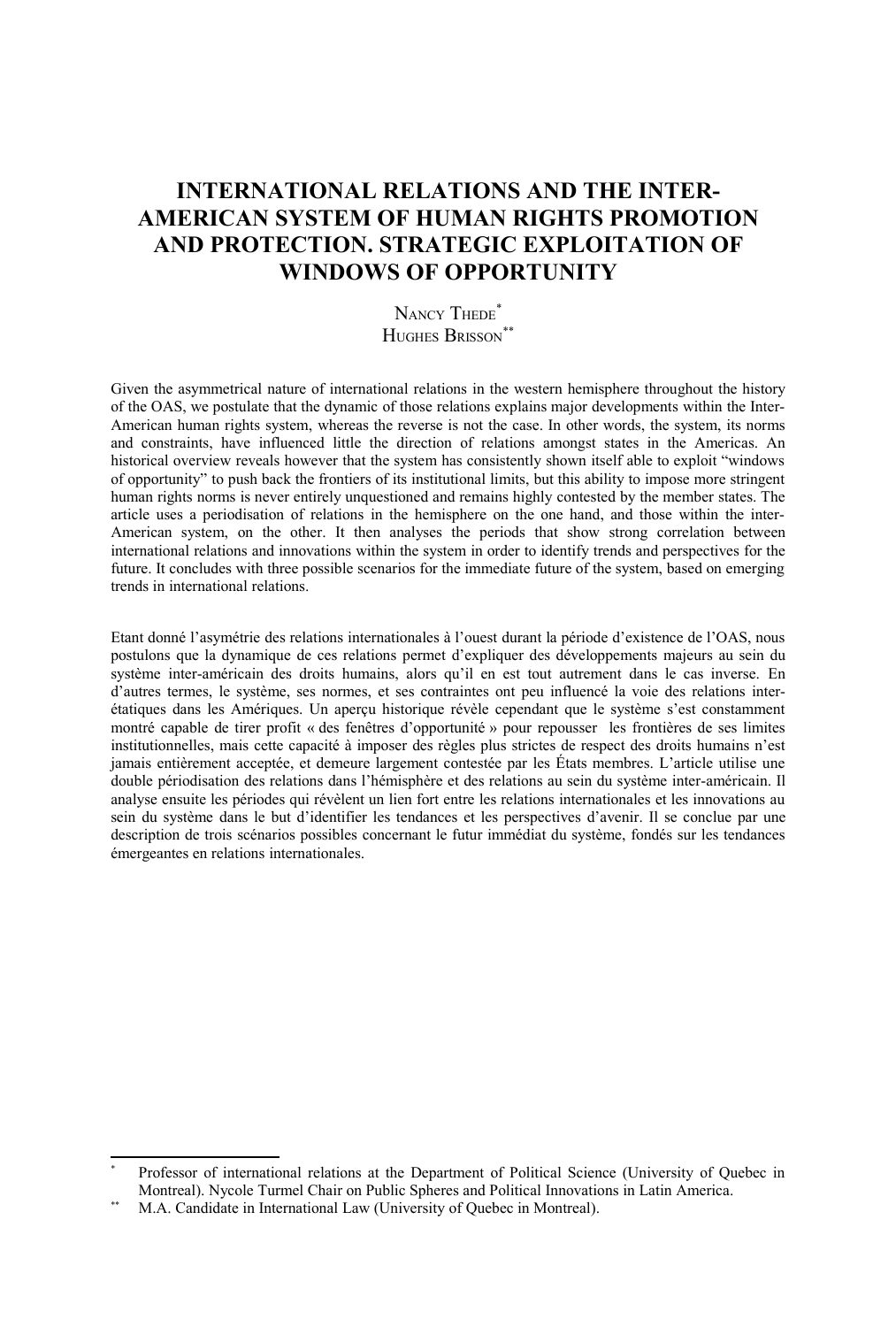International relations in the western hemisphere have been strongly asymmetric throughout the history of the OAS, and it will therefore come as little surprise to most readers that, as a result, our initial postulate is that an examination of international relations within the hemisphere provides an explanation of the major developments within the Inter-American human rights (IAHR) system, whereas the reverse is virtually never the case. That is to say that—despite the efforts of human rights experts and organisations—the system itself, its norms and constraints, have held little sway in the ultimate direction of the relations amongst states in the hemisphere. This is not to say that specific initiatives at certain moments have not had an impact on the behaviour and policies of specific states, but these impacts have been on the whole circumscribed and of a conjunctural nature. An historical overview of developments in the hemisphere and of the system itself within that context reveals that the system has developed on the basis of and in reaction to the power relations amongst states in the hemisphere, and has consistently shown itself able to exploit occasional "windows of opportunity" to push back the frontiers of its institutional limits, but that international relations—including non-state international relations have not themselves evolved in reaction to events within the IAHR system. In addition, it would appear that this ability to impose more stringent human rights norms is never entirely unquestioned and remains highly contested by the member states.

In order to illustrate these affirmations, we will briefly set out the various periods that characterise international relations in the hemisphere, on the one hand, and those that can be observed within the inter-American system, on the other. We will then analyse in more detail the periods that show a strong correlation between international relations and innovations within the IAHR system in order to identify trends and perspectives for the future. The periods are defined on the basis of the major policies and events that are manifest since 1945 in the international sphere, the Americas, the Organization of American States (OAS), the Inter-American Commission on Human Rights (IAHR Commission) and the Inter-American Court on Human Rights (IAHR Court). The examination will perforce be restricted to the broad strokes of the past 60 years and will not look at specific events in detail, however important.

A perspective such as this, taking international relations as its point of reference, will look at the main trends in ideologies and policies that have strongly influenced discourse, conflict, cooperation and norm-setting on a world scale and on the continental level. It does not examine foreign policy as such, a substantially different approach which would require an examination of the policies of individual countries in the hemisphere and an assessment of to what extent they have actually been implemented, the tensions they have generated, and so on. Such an approach would most probably unearth some interesting cases whereby specific policies have generated certain types of impact on the system, and the system has also influenced specific policy paradigms of specific countries. A perspective rooted in international relations will, on the other hand, allow us to gain an understanding of the broader dynamics of a changing configuration of power relations internationally and within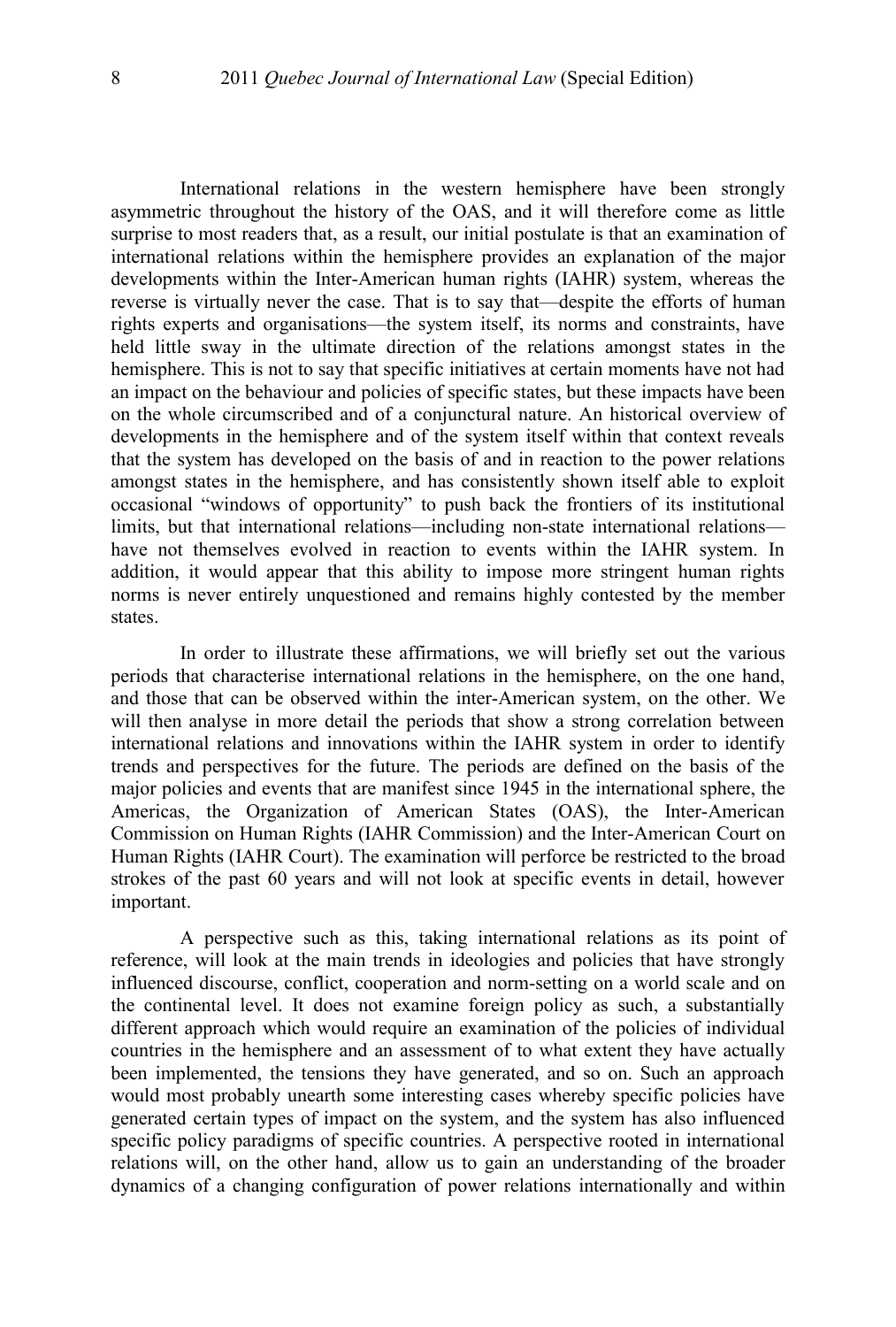the hemisphere and their impact within the inter-American human rights system as such.

Clearly, the approach we propose here can be contested on many counts and we do not wish to argue that it is the only possible reading of the dynamics of the interrelationship between the system and the states of the hemisphere. We do maintain, though, that it provides a view that is both necessary and distinct from the majority of analyses that have been produced in relation to this theme. The influential analyses of the system have in general been produced from the perspective of the system itself.<sup>[1](#page-2-0)</sup> The aim of this article is rather to look at the IAHR system from the perspective of the discipline of international relations. In so doing, it will attempt to take into account the role of non-state as well as state actors in the dynamics that constitute international relations.

# **I. The Evolution of International Relations and the Inter-American Human Rights System: a Periodization**

In order to verify whether or not there has been a mutual influence between international relations and the inter-American system and, if so, in what ways and to what extent, we have developed a deliberately "rough" periodization of dominant trends—ideological and political—since the beginning of the present cycle of institutionalisation of the inter-American system in 1948, focussed on five concentric scales: international, continental (the Americas), the OAS as an inter-governmental institution, the IAHR Commission and the Court (see Table 1). We have kept the periodization "deliberately rough" because we postulate that in order to identify the relevant correlations, one must keep an eye on broad trends rather than attempting to explain specific events or actions that may or may not contribute to these trends. Some specific events may contradict or conflict with the overall trends, but without necessarily setting a new one. A brief outline of the major phases in each category follows.

<span id="page-2-0"></span><sup>1</sup> See Thomas Buergenthal, "The Inter-American Court of Human Rights" (1982) 76 A.J.I.L. 231; David Forsythe, "Human Rights, The United States and the Organization of American States" (1991) 13 Hum. Rts. Q. 66; Tom Farer, "The Rise of the Inter-American Human Rights Regime: No. Longer a Unicorn, Not Yet an Ox" (1997) 19:3 Hum. Rts. Q. 510; Jean Philippe Thérien, Michel Fortmann & Guy Gosselin, "The Organization of American States: Restructuring Inter-American Multilateralism" (1996) 2 Global Governance 215 [Thérien, Fortmann & Gosselin]; James S. Anaya & Claudio Grossman, "The Case of Awas Tingni v. Nicaragua: A New Step in the International Law of Indigenous Peoples" (2002) 19:1 Ariz. J. Int'l & Comp. L. 1; Jean-Philippe Thérien, Patrick Hunault & Myriam Roberge, "Le régime interaméricain de citoyenneté : acquis et défis" (2002) 33 Études internationales 421. David Forsythe's 1991 article is an exception in that it analyses the system in terms of its place within the relations of hegemony in the hemisphere, but it is distinct from the approach we propose here in that it centres on the role of the United States.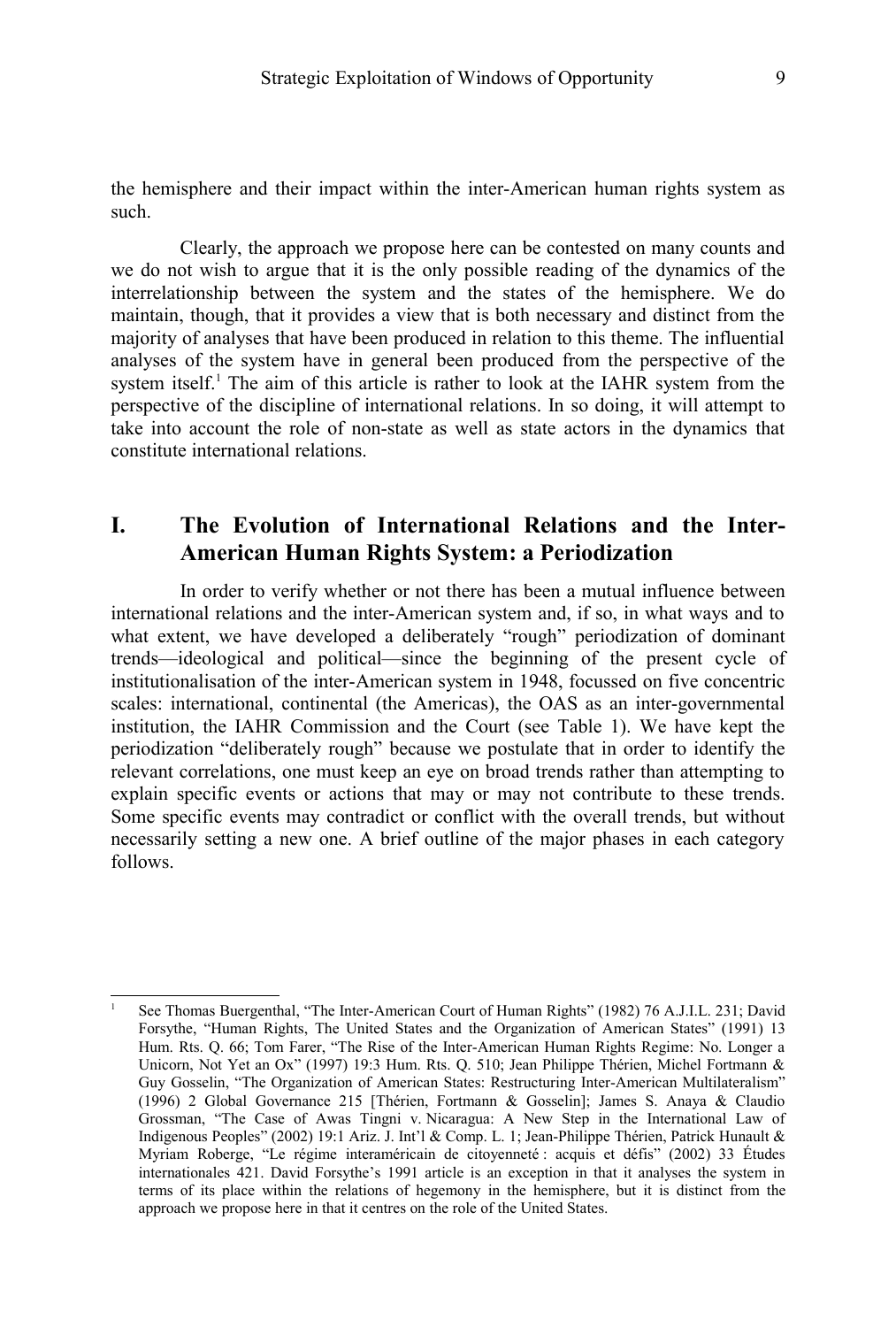#### **A. International Trends**

Looking at the major ideological and political trends evidenced on the international level, the following phases can be identified (they are not necessarily mutually exclusive: as a result, some of them overlap with one another).

#### 1. 1945-1980: The Era of Liberal Humanism

The post-war international community is strongly coloured by the ideology of *liberal humanism*, incarnated in the logic and principles of the major international institutions (United Nations), norms (*Universal Declaration of Human Rights<sup>[2](#page-3-0)</sup>*), economic policy (Keynesianism), etc. This ideology legitimates, stimulates and survives decolonisation movements (mainly in Asia and Africa) and initiatives in favour of third world autonomy (Bandung, the Non-Aligned Movement, the proposal for a new international economic order, etc.), but eventually is undermined by the world economic crises of the 1970s (brought on by the two oil crises of 1973 and 1979) and the ideological offensive by neo-liberal forces. Liberal humanism also provides the context and rationale for the design of the major institutions and norms of the inter-American human rights system, developed as was the UN system, in the immediate post-War years.

### 2. 1948-1989: BIPOLARITY

The Cold War with its increasingly bipolar international power configuration is characterised by virulent confrontations between "communist" and "capitalist" forces and their allies and surrogates, accompanied by aggressive diplomatic and military interventions by the two super-powers, especially in their respective zones of influence and in the "third" world. Anti-communism on the part of capitalist countries coexists until the late 1970s with the hegemony of their liberal humanist ideology.

#### 3. 1976-1980: US HUMAN RIGHTS DIPLOMACY

The election of the Carter administration in the United States introduces a brief scaling down of the Cold War logic in favour of an aggressive promotion of human rights internationally by the United States and its allies.

#### 4. 1980-2010: FULL-SCALE NEO-LIBERALISM

Neo-liberal economic and political ideology rapidly gains currency throughout the capitalist world, starting in Great Britain under Margaret Thatcher and in the United States under Ronald Reagan and is relayed by multilateral institutions,

<span id="page-3-0"></span><sup>2</sup> *Universal Declaration of Human Rights*, GA Res. 217(III), UNGAOR, 3d Sess., Supp. No. 13, UN Doc. A/810 (1948).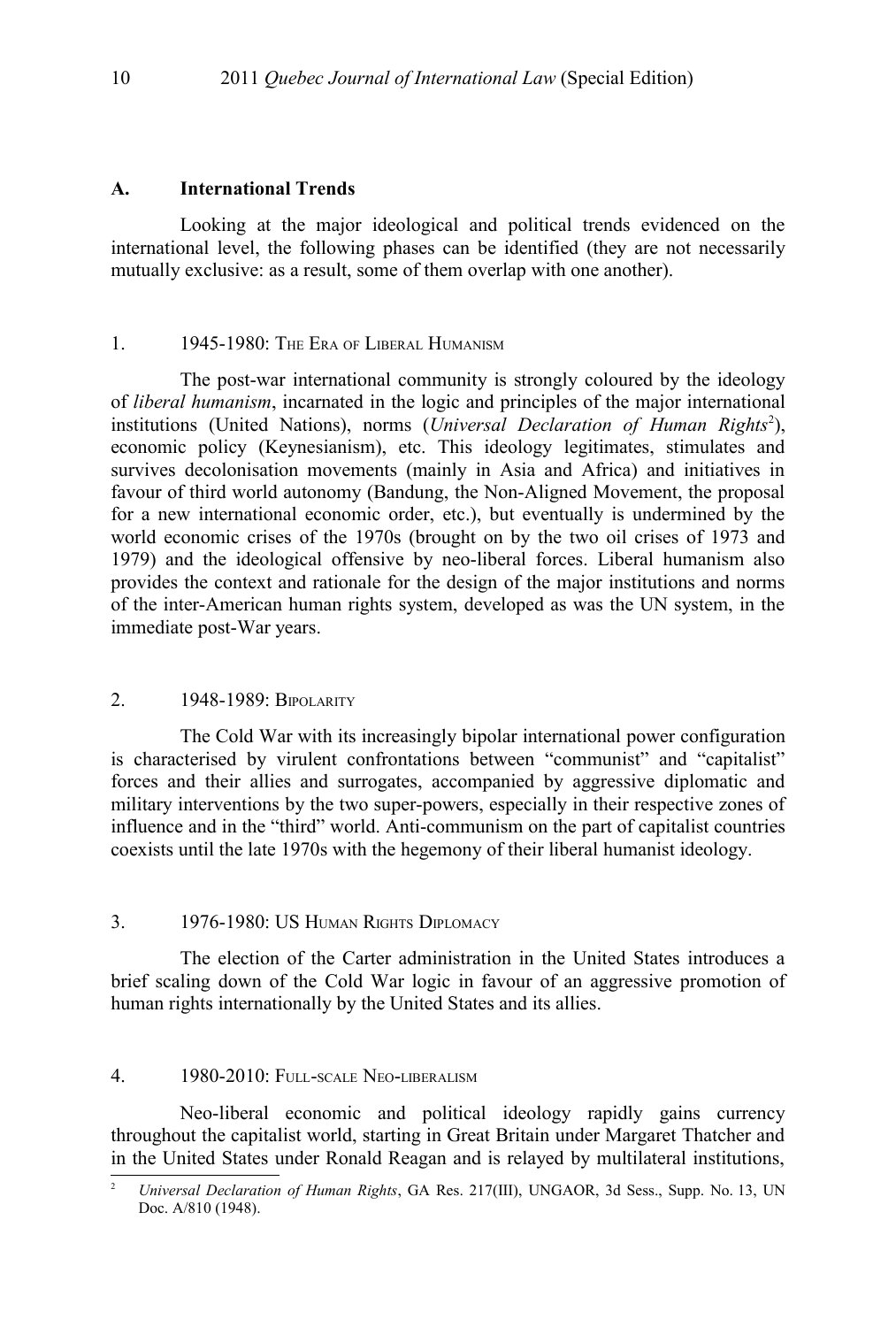particularly the international financial institutions (International Monetary Fund, World Bank, Organisation for Economic Cooperation and Development and, from its creation in 1994, the World Trade Organisation), into the economies and polities of southern countries. Concerted attacks by neo-liberal protagonists against multilateral organizations that strive to maintain their liberal humanist principles (e.g. UNESCO in particular and the UN system in general, International Court of Justice, IAHR Commission) progressively overcome their initial resistance and the neo-liberal principles of market hegemony become enshrined in the majority of international organizations.

#### 5. 1989-2001: NEO-LIBERAL UNIPOLARITY

The fall of the Berlin Wall and the implosion of the Soviet Union hail the advent of a unipolar world under the hegemony of the United States and characterised by unfettered neo-liberalism and accelerated globalisation of economies and societies.

#### 6. 1994-2001: SECURITY REFRAMED

Issues of security reappear on the international agenda, this time framed increasingly in terms of problems or threats posed on the margins of President Bush Sr.'s "New World Order". In the wake of humanitarian tragedies such as the 1994 genocide in Rwanda and civil war in the Balkans, human security and humanitarian intervention occupy an important place in international relations.

### 7. 2001-2010: NEO-LIBERAL SECURITY POLITICS

The terrorist attacks of September 11, 2001, profoundly transform international relations by super-imposing security logics as an overall lens for policy and international initiatives, and as a justification for numerous forms of military intrusion by strong states into the affairs of weaker ones.

### **B. Continental Trends in the Americas**

The *Cold War period* is characterised by the coming to power of repressive regimes—often with the support of the United States—and a resort to armed struggle and guerrilla movements to combat such regimes, often with the support of the other super-power, the Soviet Union. The Cuban Revolution in 1959 rapidly leads to greater polarisation within the hemisphere and to an accentuation of US attempts to ensure that left-wing movements do not succeed elsewhere in the Americas. At the same time, other states in the region react on the basis of their traditional defence of national sovereignty,<sup>[3](#page-4-0)</sup> thus hindering to some extent US attempts to control events.

<span id="page-4-0"></span><sup>3</sup> Forsythe, *supra* note [1](#page-2-0) at 74; Farer, *supra* note [1](#page-2-0) at 528.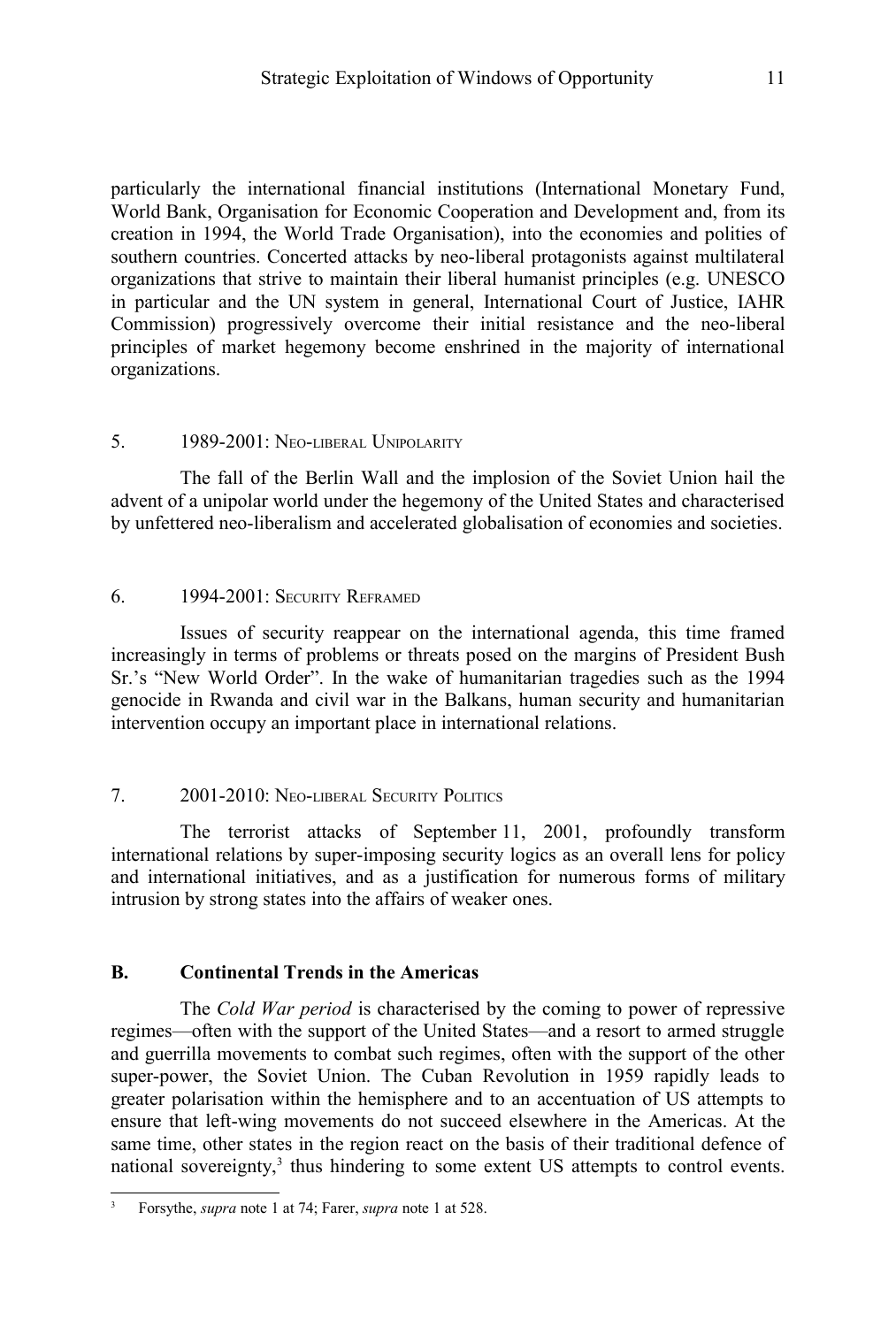Economic crisis in the late 1970s, combined with the major policy change in the US under Carter, contribute to undermining those regimes and strengthening opposition movements that open a window for democratic regime change.

The advent of *neoliberalism* is accompanied in Latin America (and elsewhere) by the third wave of democratic transitions or, as some analysts more accurately label this phenomenon: the double transitions, simultaneously to liberal democracy and to liberalised market economies. The economic policies that were applied resulted in severe economic hardship in Latin America, particularly during the "lost decade" of the 1980s, and durably skewed the type of economic growth achieved, resulting in accentuated inequality throughout the region.<sup>[4](#page-5-0)</sup> While this liberalization trend sweeps through the Americas, various forms of economic integration are negotiated (*North American Free Trade Agreement*, Mercosur, Free Trade Area of the Americas, and various sub-regional arrangements).

Finally, the period since 2001, with its overriding emphasis on *security logics*, has seen a widespread sea-change in the nature of democratic regimes in the Americas, with left-of-centre governments being elected in a majority of countries since 2002.<sup>[5](#page-5-1)</sup> The fact that the attention and resources of the US are focussed on the Middle East and central Asia and the ensuing domestic issues that its involvement there raises, has created a space for autonomous action which the new Latin American regimes have been prompt to exploit, both individually and collectively.<sup>[6](#page-5-2)</sup> Even the outstanding exceptions (Mexico, Peru and Colombia spring to mind), participate in many aspects of the new continental consensus characterized by a united front on many regional issues with respect, for example, to Cuba and the legitimacy of its regime, economic integration, continental security arrangements, etc.

### **C. The Organization of American States**

Taking a broad glance at the inter-American system as a multilateral organization, one can distinguish various phases in its process of development. The first period, which essentially corresponds to the Cold War epoch (1948-1980), is one of slow structuring of the system as a whole, with its various components being defined and put in place. The slowness of the process is undoubtedly at least partially due to the fact that the system is perceived by its members as well as internationally,

<span id="page-5-0"></span>See Pierre Salama, "La pauvreté prise dans les turbulences macroéconomiques en Amérique latine" (2002) 45 Problèmes d'Amérique latine 89; Judith Teichman, "Redistributive Conflict and Social Policy in Latin America" (2008) 36 World Development 446.

<span id="page-5-1"></span><sup>&</sup>lt;sup>5</sup> The durability of this trend is unclear, however, and is called into question by recent electoral results in various countries: in Chile and Honduras, where left-leaning governments have been replaced by rightwing ones, and in Mexico, where the Partido de la Revolución Democrática (PRD) presidential candidate was narrowly defeated by the right-wing Partido Acción Nacional (PAN).

<span id="page-5-2"></span><sup>&</sup>lt;sup>6</sup> The relative retreat of the US from the region is not the only factor contributing to the emergence of more autonomous regimes in Latin America. Clearly, an extremely important factor is the failure of neoliberalism to deliver on its economic promises and the resulting popular dissatisfaction and in some cases, widespread mobilisation, in their regard. The purpose of this article, however, is to explore in particular the impact of the new policy space that has appeared in the wake of the US "retreat" from Latin America.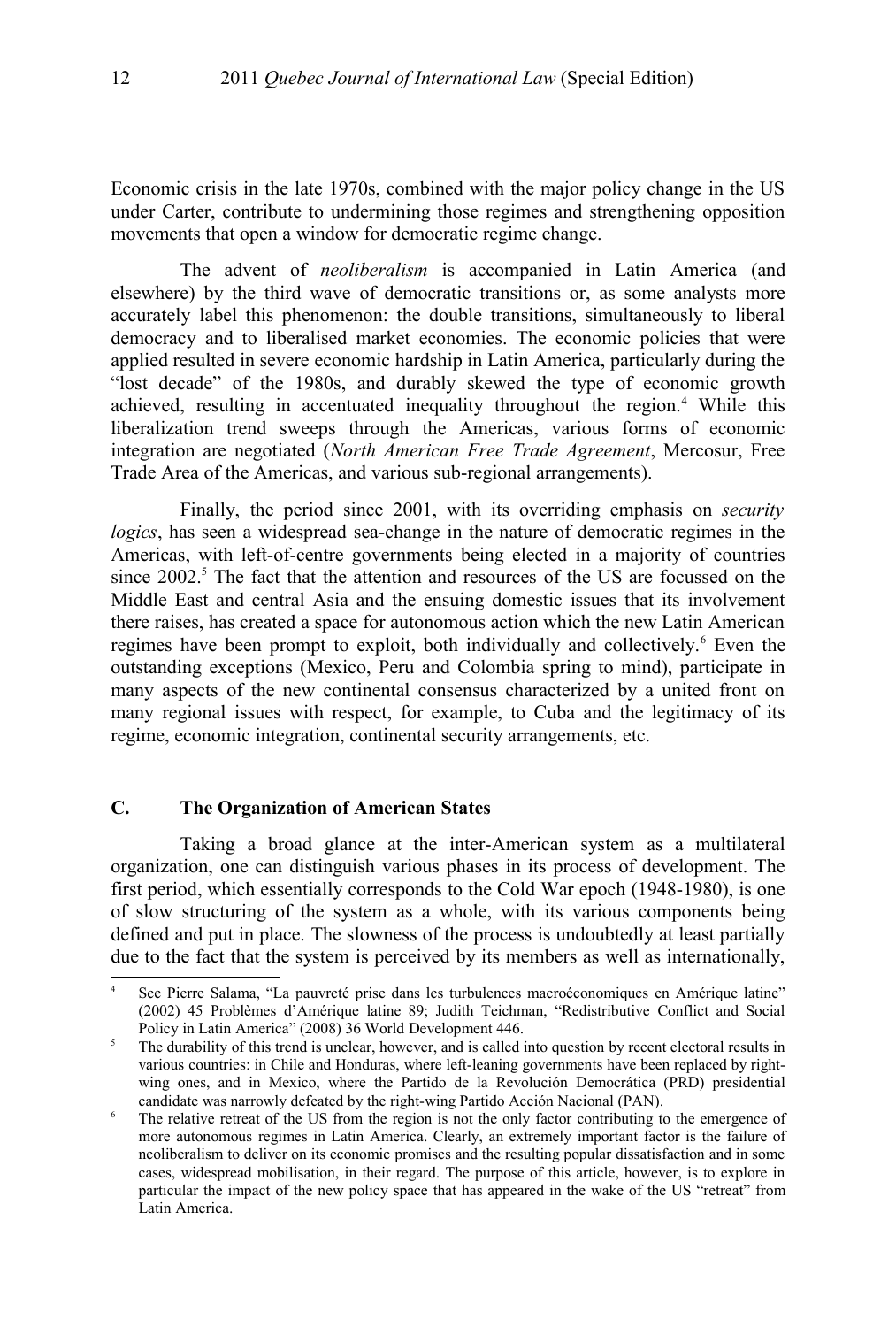as a sluggish vehicle for US hegemony and national security in the Americas.<sup>[7](#page-6-0)</sup> The notion of "moral interdependence among the elites of the hemispheric states" developed by Forsythe as a description of the process engendering the system refers essentially to the same phenomenon as that which we designate as the influence of the predominant liberal humanist values in the post-War period, which strongly informed the construction and normative basis of international organizations.<sup>[8](#page-6-1)</sup>

The decade of the *1980s* sees an intense period of *development of new instruments* within the system, ranging from the adoption of the *Statute of the Inter-*American Court of Human Rights<sup>[9](#page-6-2)</sup> (1979) through the creation of the Inter-American Institute for Human Rights (1980) to the *Inter-American Convention to Prevent and Punish Torture*<sup>[10](#page-6-3)</sup> (1985), involvement in the peace process in Central America and the adoption of the *Additional Protocol to the Inter-American Convention on Human Rights in the Area of Economic, Social and Cultural Rights*[11](#page-6-4) (*Protocol of San Salvador*). A large number of new members (14 Caribbean states joined the OAS in the period between 1970 and 1980) increased the scope and legitimacy of the organization, while at the same time influencing its vision and priorities.

The post Cold War period (1989-2001) infuses a new vitality into the OAS in the guise of a key new member (Canada) and its adjustment to the new issues (democracy, human rights, economic integration, etc.) transforming the hemisphere: the OAS creates new bodies and instruments to deal with these (Unit for the Promotion of Democracy, involvement in the Summit of the Americas process). Following the Secretary General's evaluation at the 1989 General Assembly in Santiago, Chile, a concerted effort is made to concretely apply instruments and principles developed during the previous phase. This leads to a crescendo of new measures and ultimately to the consecration of democratic principles (the *Protocol of Amendment to the Charter of the Organization of American States* or *Protocol of Cartagena de Indias*<sup>[12](#page-6-5)</sup> of 1985, giving a more political role to the Secretary General by allowing him to bring to the General Assembly (AG) any issue that might endanger peace and security in the hemisphere; resolution 1080<sup>[13](#page-6-6)</sup> of 1991 on interruptions of the democratic process in member states; the *Protocol of Amendments to the Charter of the Organization of American States, "Protocol of Washington*<sup>[14](#page-7-0)</sup> of 1992 which grows out of the former; the framework agreement on

<span id="page-6-0"></span><sup>7</sup> This does not imply that we subscribe to a vision of unilateral design and imposition of the OAS by the United States, similar to the position proposed in Jack Donelly, "International Human Rights: A Regime Analysis" (1986) 40 International Organization 599.

<span id="page-6-1"></span><sup>8</sup> Forsythe, *supra* note [1](#page-2-0) at 75.

<span id="page-6-2"></span>OAS, General Assembly, 9<sup>th</sup> Sess., *Statute of the Inter-American Court of Human Rights*, OR OEA/Ser.P/IX.0.2/80 vol. 1(1979).

<span id="page-6-3"></span><sup>&</sup>lt;sup>10</sup> *Inter-American Convention to Prevent and Punish Torture*, 9 December 1985, O.A.S.T.S. No. 67 (entered into force 28 February 1987).

<span id="page-6-4"></span><sup>11</sup> *Additional Protocol to the Inter-American Convention on Human Rights in the Area of Economic, Social and Cultural Rights*, 17 November 1988, O.A.S.T.S. No. 69 (entered into force 16 November 1999) [*Protocol of San Salvador*].

<span id="page-6-5"></span><sup>&</sup>lt;sup>12</sup> *Protocol of Amendment to the Charter of the Organization of American States*, 5 December 1985, O.A.S.T.S. No. 66 (entered into force 16 November 1988) [*Protocol of Cartagena de Indias*].

<span id="page-6-6"></span><sup>&</sup>lt;sup>13</sup> OAS, General Assembly, 21<sup>st</sup> Sess., *Representative Democracy*, OR OEA/Ser.P/XXI.O.2 (1991) at 4.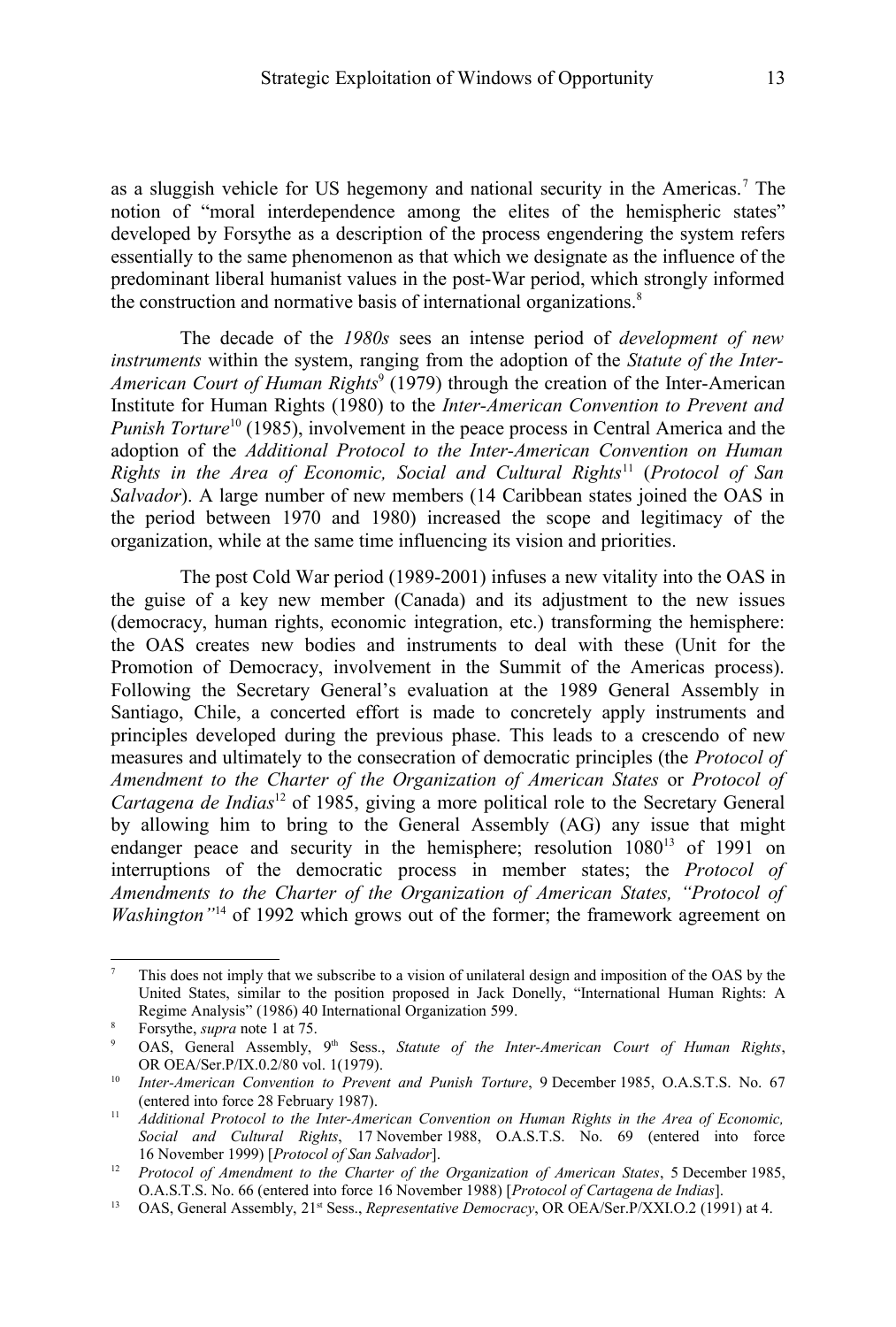civil society participation in 1999 followed by Resolution  $1753<sup>15</sup>$  $1753<sup>15</sup>$  $1753<sup>15</sup>$  in 2000, ultimately culminating in the *Inter-American Democratic Charter*[16](#page-7-2) of September 11, 2001).

The period since 2001 can be characterised as one of diplomatic activism and increasing relative autonomy on the part of the Secretariat. Its activism is concentrated in the period 2001-2002, when the organization is very involved in resolving the Peruvian electoral crisis and in negotiating the *Inter-American Convention Against Terrorism*. [17](#page-7-3) The election of José Miguel Insulza as Secretary General in 2005, not a candidate supported by the US, is a daring affirmation of the growing autonomy of the Organization, and a manifestation that the states of the region have come to perceive the OAS as a vehicle for structuring their own international relations. OAS involvement in key diplomatic mediations and crises (Bolivia 2008, FARC 2008, Venezuela, Honduras 2009, Haiti 2010) underlines its growing (but not yet entirely complete) credibility amongst its members.[18](#page-7-4)

## **II. The Evolution of the Inter-American Human Rights System**

#### **A. The Inter-American Commission on Human Rights**

Created by the OAS in 1959, the Commission begins to function in 1960. The years *1960 to 1976* correspond to the phase during which the organization puts in place its basic norms and structures, in particular with the adoption of the *Protocol of Amendment to the Charter of the Organization of American States* (*Protocol of Buenos Aires*) [19](#page-7-5) (1965) setting out the role and powers of the Commission. Born in the midst of a divisive regional political crisis with strong human rights consequences (the Cuban revolution, the Trujillo regime manoeuvres in the Dominican Republic), Forsythe argues that the Commission was never intended by the States members to deal with specific human rights cases or situations.<sup>[20](#page-7-6)</sup> The relative lethargy of the Commission during this period is also imputable to its composition (which, in turn, is probably linked to Forsythe's observation concerning the lack of political will to create a strong Commission): many of the state representatives were conservative, closely tied to the ruling parties in their country of origin, and served concurrently as

<span id="page-7-0"></span><sup>14</sup> OAS, General Assembly, *Protocol of Amendments to the Charter of the Organization of American States*, OR OEA/Ser.A/2 Add. 3, rev. 1-E (1997) (entered into force 25 September 1997) [*Protocol of Washington*].

<span id="page-7-1"></span><sup>&</sup>lt;sup>15</sup> OAS, General Assembly, 30<sup>th</sup> Sess., *Mission of the Chair of the General Assembly and of the OAS Secretary General to Peru*, OR OEA/Ser. P/XXX-O.2 (2000) at 187.

<span id="page-7-2"></span><sup>&</sup>lt;sup>16</sup> OAS, General Assembly, *Inter-American Democratic Charter*, 28<sup>th</sup> Spec. Sess., OR OEA/AG/Res.1 (XXVIII-E/01) (2001) (entered into force 11 September 2011).

<span id="page-7-3"></span><sup>&</sup>lt;sup>17</sup> *Inter-American Convention Against Terrorism*, 3 June 2002, 42 I.L.M. 19 (entered into force 10 July 2003).

<span id="page-7-4"></span><sup>&</sup>lt;sup>18</sup> The credibility of the system must be measured, in our view, by the extent to which it has become a key forum for diplomacy and policy-making. This does not imply that there are no tensions, debate and criticism by member states, but that the OAS today has become an international organization increasingly perceived by its members as relevant and not to be ignored.

<span id="page-7-5"></span><sup>&</sup>lt;sup>19</sup> Protocol of Amendment to the Charter of the Organization of American States, 27 February 1967, O.A.S.T.S. No. 1-A (entered into force 27 February 1970) [*Protocol of Buenos Aires*].

<span id="page-7-6"></span><sup>20</sup> Forsythe, *supra* note [1](#page-2-0) at 82.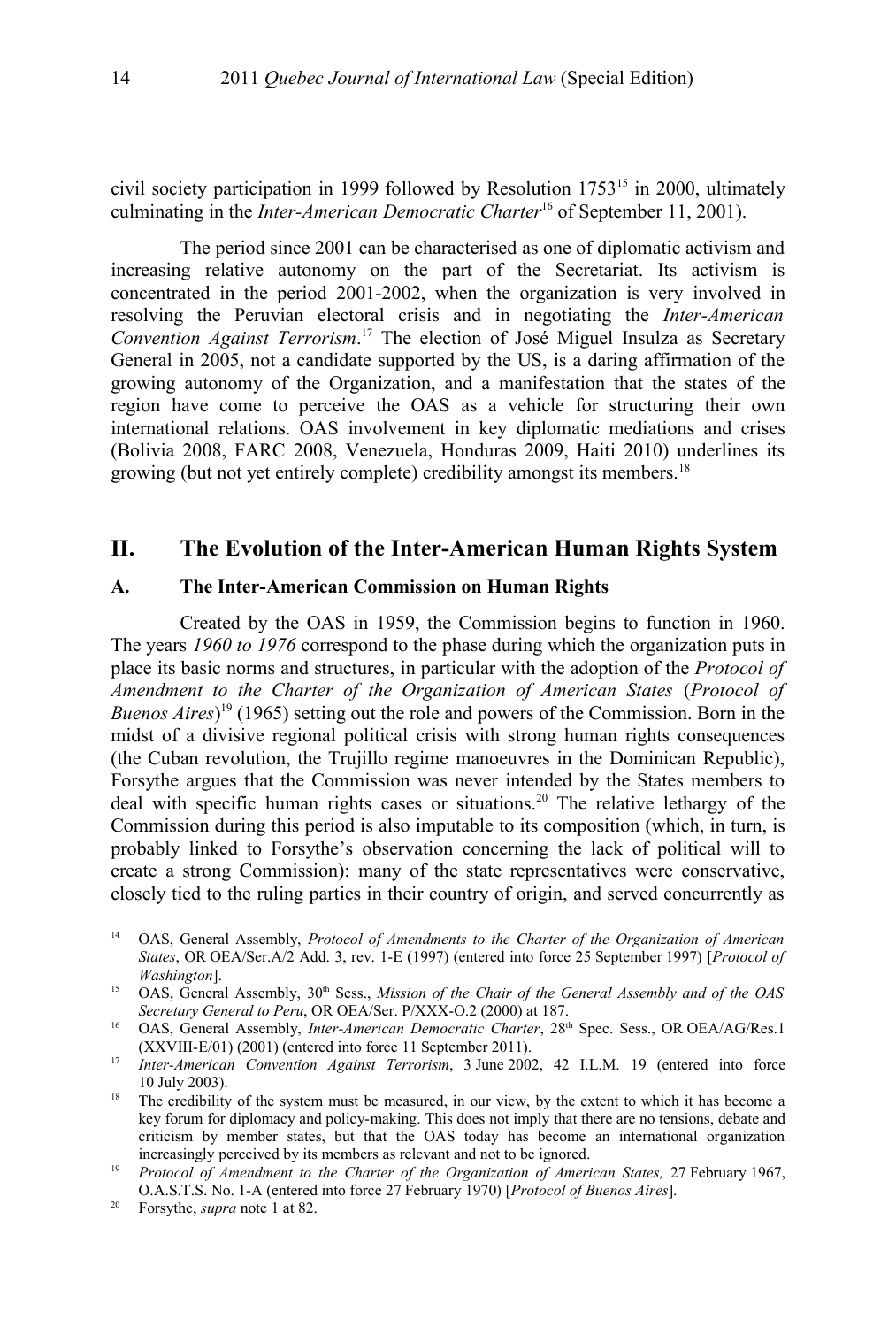ambassador to the OAS. Those who had legal backgrounds were mostly specialists in administrative or corporate law, with little specific knowledge of human rights *per se*. [21](#page-8-0)

In stark contrast with this initial period, the years from 1977 to 1985 are strongly marked by the activism of the Commission. During this period, its members begin to systematically organize visits *in situ* and to issue reports highly critical of the human rights conduct of member governments. This activism appears to have been facilitated by two factors, that is: a) the entry into force of the *American Convention on Human Rights*[22](#page-8-1) (*American Convention*), which clarified the mandate of the Commission and which garnered the required number of ratifications in 1978, owing in large part to the persuasive diplomacy of the Carter administration,<sup>[23](#page-8-2)</sup> and b) the rapid degeneration of the human rights situation under highly repressive military dictatorships, especially in the southern cone and in Central America.

In such a context, the Commissioners adopted a conscious strategy of focusing on countries where generalized and systemic violations of human rights were occurring. The resulting country reports aimed to capitalize on the "naming and shaming effect" that their publication would presumably engender, in order to oblige the most recalcitrant States to change their behaviour.<sup>[24](#page-8-3)</sup> These reports were based on the findings of field visits to assess the overall human rights situation in specific countries: although the presentation of individual complaints was not officially cited as a reason to visit a given country, the number of such complaints against a state was taken into account in the choice of focus countries. [25](#page-8-4) Thus, during this period, the Commission issued a number of reports concerning countries where States were responsible for serious human rights violations. [26](#page-8-5)

This period is often described as being one of the first true successes of the Commission and one during which it first established its credibility and prestige. The most often cited successes of this period are the fact-finding visits to Colombia, Nicaragua and Argentina. The visit to Colombia propelled the Commission into the realm of diplomacy when it successfully mediated an agreement between the M-19 guerrilla and the government involving a hostage-taking incident.<sup>[27](#page-8-6)</sup> This success greatly increased the Commission's legitimacy and lent greater teeth to the

<span id="page-8-1"></span><span id="page-8-0"></span><sup>&</sup>lt;sup>21</sup> This affirmation is based on our exhaustive review of the biographies of all Commissioners since 1959.<br><sup>22</sup> *American Convention on Human Rights* 22 November 1969. O A S T S. No. 36 (entered into force <sup>22</sup> *American Convention on Human Rights*, 22 November 1969, O.A.S.T.S. No. 36 (entered into force 18 July 1978) [*American Convention*].

<span id="page-8-2"></span><sup>&</sup>lt;sup>23</sup> Forsythe, *supra* note [1;](#page-2-0) Farer, *supra* note [1](#page-2-0) at 520-521.<br><sup>24</sup> Farer, *supra* note 1 at 530.

<span id="page-8-3"></span><sup>&</sup>lt;sup>24</sup> Farer, *supra* note [1](#page-2-0) at 530.<br><sup>25</sup> Cecilia Medina "The Inte

<span id="page-8-4"></span><sup>25</sup> Cecilia Medina, "The Inter-American Commission on Human Rights and the Inter-American Court of Human Rights: Reflections on a Joint Venture" (1990) 12 Hum. Rts. Q. 439 at 442; Farer *supra* note [1](#page-2-0) at 530; Bernard Duhaime, "Le système interaméricain et la protection des droits économiques, sociaux et culturels des personnes et des groupes vivant dans des conditions particulières de vulnérabilité" (2006) 44 Can. Y.B. Int'l Law. 95 at 112.

<span id="page-8-5"></span><sup>26</sup> See e.g. OAS, Inter-American Commission on Human Rights, *Report on the Situation of Human Rights in Colombia*, OR OEA/Ser.L/V/II.53/doc. 22 (1981) [*Report on Colombia*]; OAS, Inter-American Commission on Human Rights, *Report on the Situation of Human Rights in Panama*, OR OAS/Ser.L/V/II.44/doc. 38, rev. 1 (1978); OAS, Inter-American Commission on Human Rights, *Report on the Situation of Human Rights in El Salvador*, OR OAS/Ser.L/V/II.46/doc. 23, rev. 1 (1978).

<span id="page-8-6"></span><sup>27</sup> Farer, *supra* note [1](#page-2-0) at 538; Forsythe *supra* note [1](#page-2-0) at 91.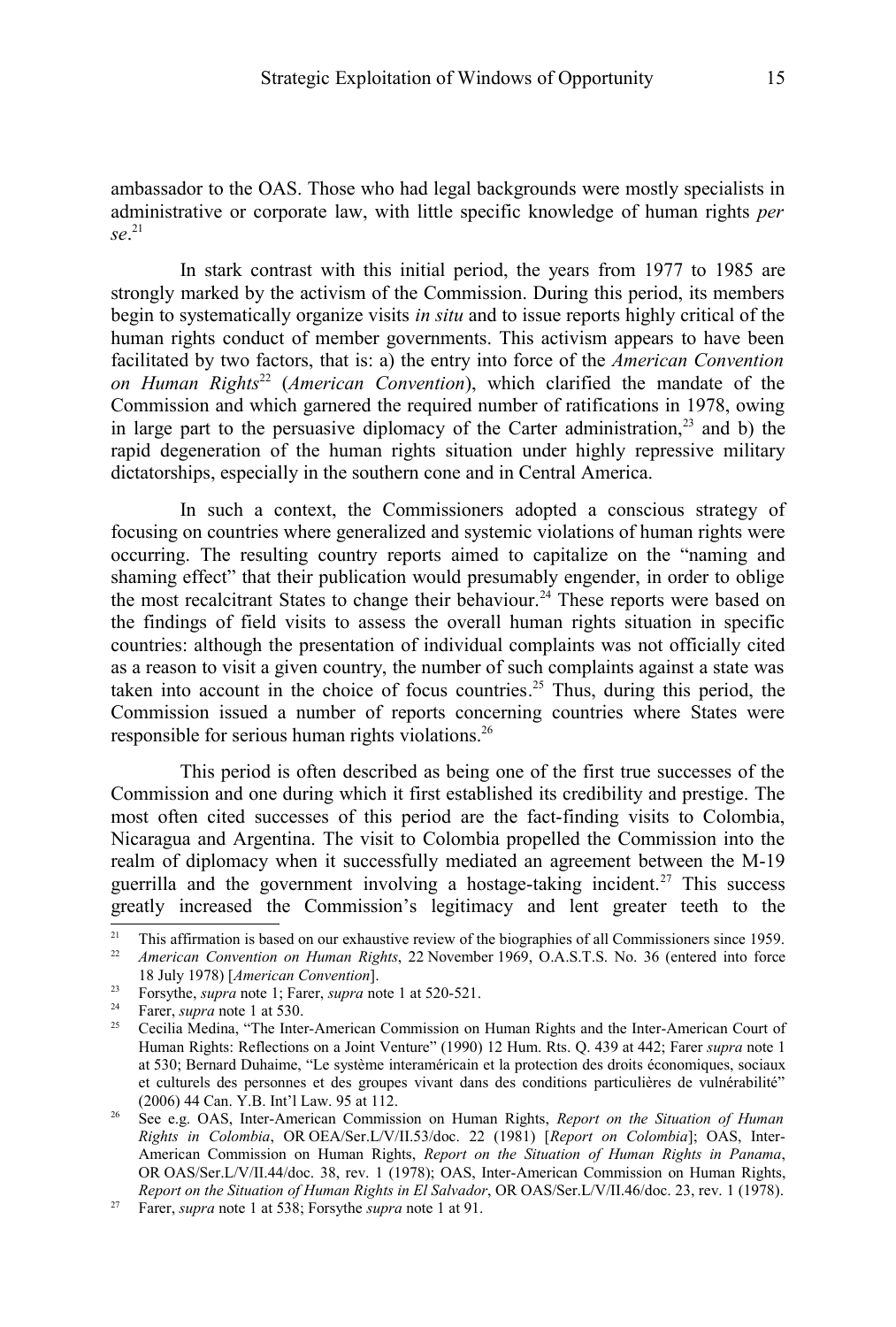publication, the following year, of its *Report on Colombia*. [28](#page-9-0)

The *Report on the Situation of Human Rights in Nicaragua*<sup>[29](#page-9-1)</sup> (1978), highly critical of the repressive practices of the Somoza dictatorship in a context of civil war, was widely distributed within the local political elite and contributed to undermining whatever credibility remained to the regime, internationally as well as nationally. Somoza himself reportedly cited it as one of the factors that led him to flee the country in the face of the imminent Sandinista victory.[30](#page-9-2)

The results of the mission to Argentina are more controversial and took some time to make themselves felt. The government's reaction to the *Report on the Situation of Human Rights in Argentina*[31](#page-9-3) (1980), by attempting to block its adoption by the OAS General Assembly, put the Commission in a delicate position and endangered its strategy of focusing on the regimes with poor human rights records. Indeed, the reaction of the military regime and the harshness of the conclusions of the report exacerbated the reluctance of some governments—mostly those already distrustful of the Commission—to its fact-finding visits, $32$  ostensibly perceived by them as a violation of national sovereignty. Nevertheless, the *Report on Argentina* is often cited as a rare example of institutional opposition to the military regime. In addition, the report raised the profile of the issue of forced disappearances, little recognized at the time but which would later become a key issue driving the democratization process in Argentina.[33](#page-9-5)

The Commission saw a *relative decline in its activities during the following years until the middle of the 1990s*. Two factors help explain its relative inactivity during this period: first, its greater emphasis on individual cases (following the establishment of the Court), and second, the reinforcement of the powers of the Secretary General in 1985, with a concomitant decrease in the political initiatives and budget of the Commission.

This period was especially marked by a lesser emphasis on the Commission's strategy of addressing human rights mainly through country reports and a relative increase in its jurisdiction over individual complaints. This represents a conscious change of strategy on the part of the Commission, due to its assessment that in this new context it is no longer the only organ that can trigger the "name and shame policy",  $34$  but it is still the only instance mandated to examine and investigate

<span id="page-9-0"></span><sup>28</sup> OAS, *Report on Colombia*, *supra* note [26.](#page-8-5)

<span id="page-9-1"></span><sup>29</sup> OAS, Inter-American Commission on Human Rights, *Report on the Situation of Human Rights in Nicaragua,* OR OAS/Ser.L/V/II.45/doc. 18, rev. 1 (1978).

<span id="page-9-2"></span><sup>30</sup> Farer, *supra* note [1](#page-2-0) at 538; Duhaime, *supra* note [25](#page-8-4) at 111; Forsythe, *supra* note [1](#page-2-0) at 90; Yves Salkin, "Sommeil ou réveil de l'Organisation des États Américains?" (1992) 48:4 Revue Défense Nationale 109 at 117.

<span id="page-9-3"></span><sup>31</sup> OAS, Inter-American Commission on Human Rights, *Report on the Situation of Human Rights in Argentina,* OR OAS/Ser.L/V/II.49/doc. 19 corr. 1 (1980) [*Report on Argentina*].

<span id="page-9-4"></span><sup>32</sup> Farer, *supra* note [1](#page-2-0) at 540.

<span id="page-9-5"></span><sup>33</sup> *Ibid* at 538-541; Duhaime, *supra* note [25](#page-8-4) at 112.

<span id="page-9-6"></span><sup>&</sup>lt;sup>34</sup> The increasing level of organization by civil society in general and the creation of numerous NGOs defending human rights obliged the Commission to work in a context in which it was no longer the sole player, nor the most powerful and visible one. Some human rights NGOs overshadowed the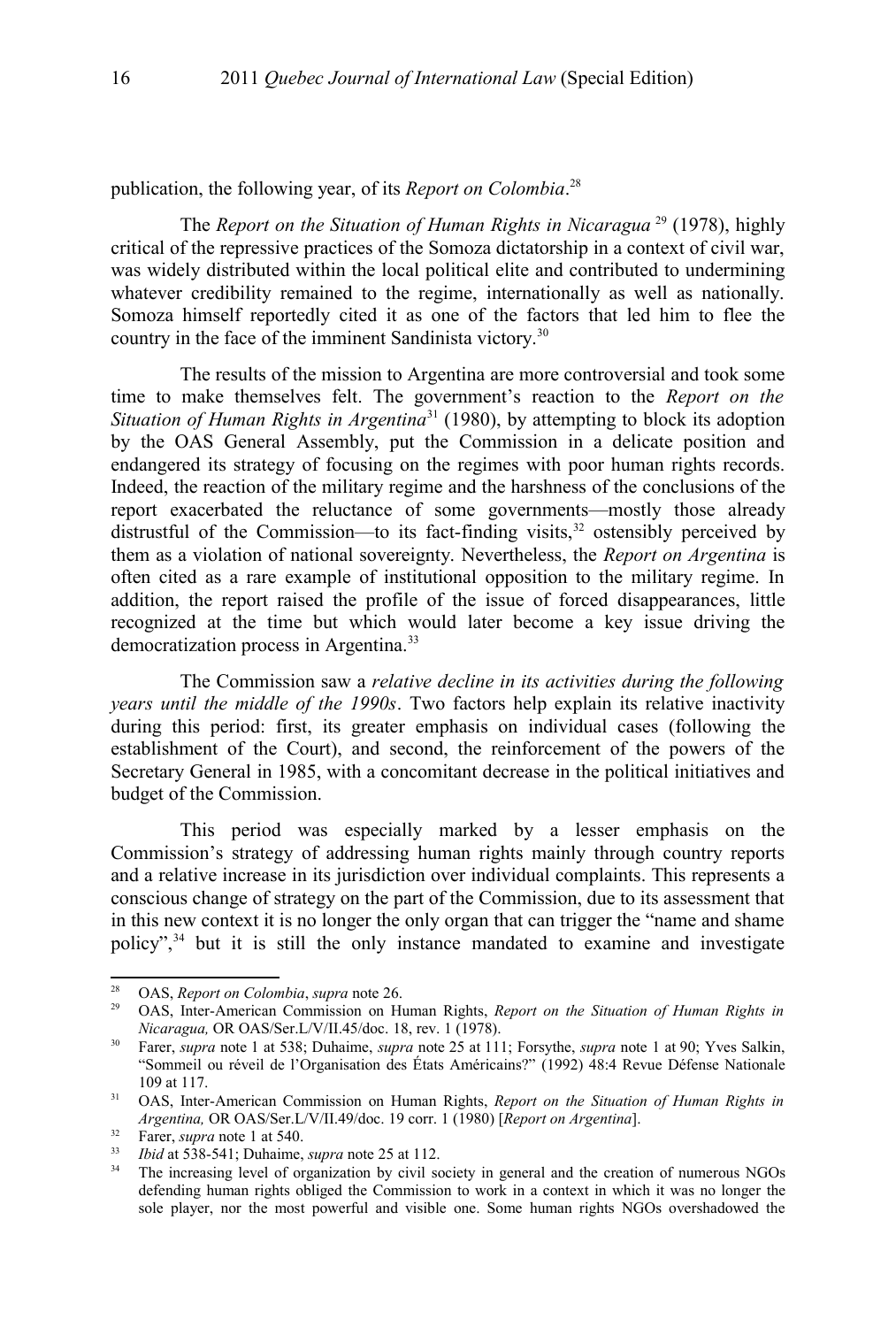individual complaints.[35](#page-10-0) This new direction led the Commission to invest significant time and effort towards perfecting the procedural dimension for individual cases: in fact, pressure was strong from human rights defenders to attain a level of predictability, independence and methodological consistency expected of a judicial  $body.<sup>36</sup>$  $body.<sup>36</sup>$  $body.<sup>36</sup>$ 

It was during this period as well, with the entry into operation of the Court, that the mutual interaction and the division of roles between the two bodies began to slowly develop. During the early years of the Court's existence it appears that the Commission was somewhat reluctant to present cases to the Court, despite the fact that it was clear that the latter would only be able to develop and mature into a useful body on the basis of the Commission soliciting it. $37$ 

The year 1985 also marked a turning point in that it saw a significant decrease in the diplomatic activities of the Commission. Indeed, the newly appointed Secretary-General was eager to bolster the credibility of his own position by undertaking new initiatives on the diplomatic front, thereby sidelining the Commission.[38](#page-10-3) This rendered increasingly impossible a repetition of the success of the Colombia mission, even should another such opportunity emerge. Additionally, the prospects were further dimmed by the reduction of the Commission's budget, making it difficult to even maintain normal activities and on-site visits, let alone politically ambitious new initiatives.<sup>[39](#page-10-4)</sup> The funding shortfall is in large part due to the Reagan administration's "withholding of funds to the OAS [which] greatly damaged the organization in general and its human rights program in particular".[40](#page-10-5)

During the years from *1994 to 2001*, the Commission entered a new phase of intense activity characterized mainly by expansion into new areas of rights that had previously been marginal to its preoccupations: women's rights, children's rights, the rights of indigenous peoples, immigrants' rights and freedom of expression. It is during this period as well that the profile of the Commissioners appointed moved markedly towards the more progressive end of the political spectrum. Candidates were in general less directly linked to the governments of their countries of origin (a number of them had personally been victims of repression under military regimes), they tended to be specialists in humanitarian or human rights law, and their sole mandate became the Commission (that is, they no longer simultaneously held the position of official country representative to the OAS).

Mace and Bélanger interestingly refer to the second half of the 1990s as

Commission with their media visibility and their capacity (backed by significant budgets) to attract public attention to human rights abuse in individual countries where violations were still occurring.

<span id="page-10-0"></span><sup>35</sup> Farer, *supra* note [1](#page-2-0) at 543.

<span id="page-10-1"></span><sup>36</sup> *Ibid* at 543-546.

<span id="page-10-2"></span><sup>&</sup>lt;sup>37</sup> Buergenthal, *supra* note [1](#page-2-0) at 245. We will come back to the difficulty of this articulation between the Commission and the Court in the section concerning the Court in the section B below.

<span id="page-10-3"></span><sup>38</sup> Farer, *supra* note [1](#page-2-0) at 42

<span id="page-10-4"></span><sup>39</sup> Medina, *supra* note [25](#page-8-4) at 448; Farer *supra* note [1](#page-2-0) at 542.

<span id="page-10-5"></span><sup>40</sup> Forsythe, *supra* note [1](#page-2-0) at 86.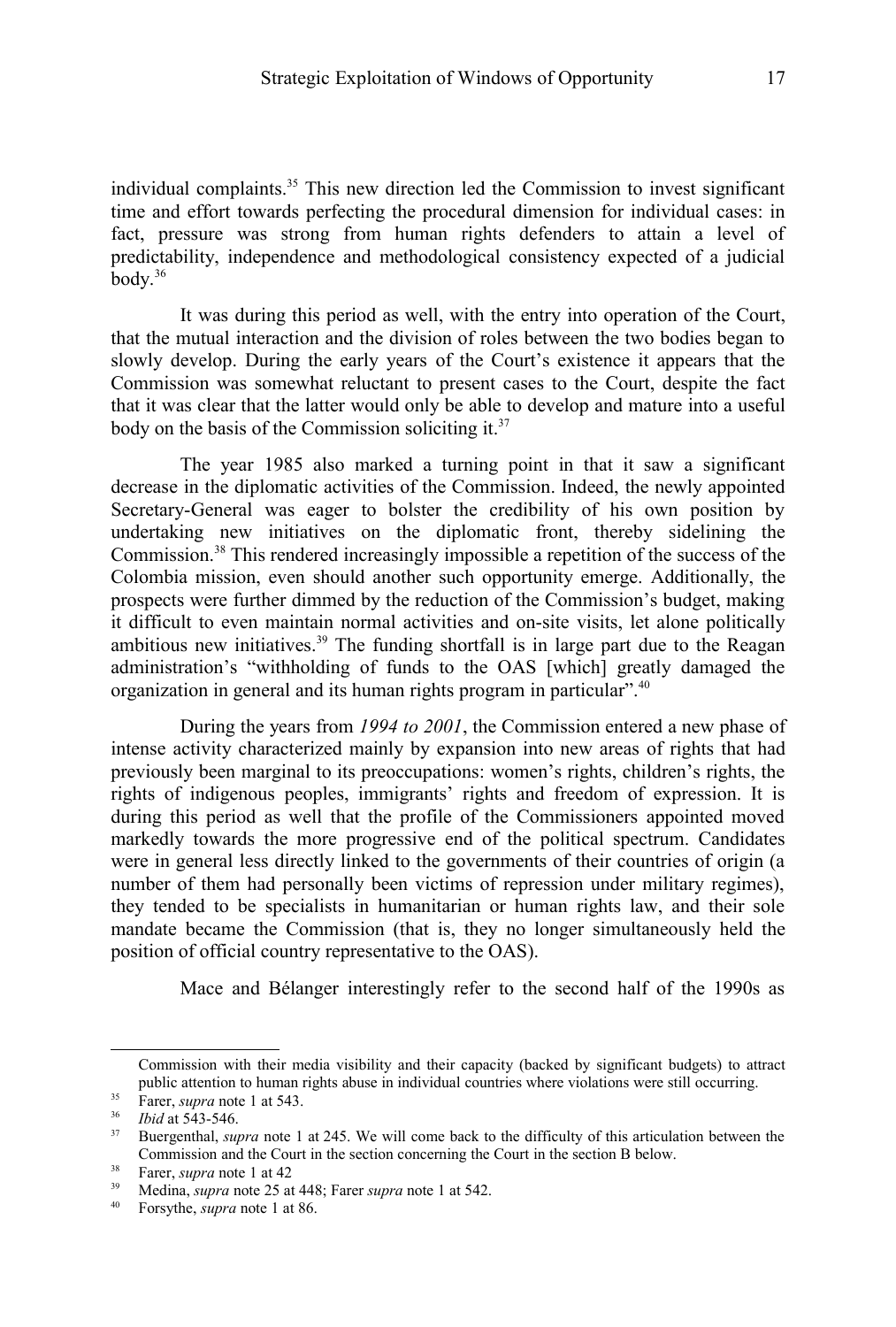being a "period of more basic groundwork of policymaking and institution building"<sup>[41](#page-11-0)</sup> for the inter-American system. The Commission's work during this period reflects a similar tendency, in that these years are marked by the continuing preparation of the *Draft of the Inter-American Declaration of the Rights of Indigenous Peoples*. [42](#page-11-1) It is said that Cesar Gaviria, elected Secretary General in 1994, infused new dynamism into this initiative, since he had decided to make the promotion of indigenous peoples' rights one of his priorities.<sup>[43](#page-11-2)</sup>

This phase can be characterized as one of consolidation of the Commission's transition from a political role to a juridical one. On the other hand, this shift should not be read as a complete retreat from the political field, but rather as a change of strategy with respect to the political mandate of the Commission, hereinafter putting less emphasis on the "shaming effect" and more on selected thematic issues.<sup>[44](#page-11-3)</sup> The issues thus retained a strong bias towards improving the situation of most vulnerable groups and individuals and are addressed in a broad, hemispheric perspective rather than a "country-based" one. It must be remembered here that this change coincides with the launch of the Clinton initiative of the Summits of the Americas in 1994 and the discussions around the constitution of a Free Trade Area of the Americas. This is evidenced by the creation of new thematic rapporteurships by the Commission.<sup>[45](#page-11-4)</sup> From these rapporteurs emanated a series of reports that have tended to be more political in scope, making recommendations to member states on improving the condition of the most vulnerable groups and individuals.[46](#page-11-5)

The period was also strongly marked by the constant increase in numbers of individual cases submitted to the Commission. The return to democracy in most

<span id="page-11-0"></span>Gordon Mace & Louis Bélanger, "Building Role and Region: Middle States and Regionalism in the Americas", in Gordon Mace & Louis Bélanger, eds., *The Americas in Translation: The Contours of Regionalism* (Boulder: Lynne Rienner Publishers, 1999) 153 at 163.

<span id="page-11-1"></span> $42$  In 1987, the Commission was tasked with the elaboration of a declaration on the rights of indigenous peoples. The preparation of this instrument started in 1989 in collaboration with representatives of indigenous peoples. Even though the drafting of this declaration took five more years than originally planned, it was finally presented to the General Assembly in 1997. At time of writing (December 2010), a working group is still trying to attain a consensus regarding the final wording. See OAS, Inter-American Commission on Human Rights, *Draft Declaration on the Rights of Indigenous Peoples*, OR OEA/Ser.L/V/II.90/doc.9, rev. 1 (1995).

<span id="page-11-2"></span><sup>43</sup> Donna Lee Van Cott, "Prospects for Self-Determination of Indigenous Peoples in Latin America: Questions of Law and Practice" (1996) 2 Global Governance 43 at 55.

<span id="page-11-3"></span><sup>&</sup>lt;sup>44</sup> This statement should be put into perspective. We are arguing here that the "shaming effect" ceased to be the Commission's principal political strategy. However, this strategy—based on individual country reports—saw a period of renewed effervescence from the mid 1990s on. Countries that were especially targeted by this strategy as a means to highlight their poor human rights records were Cuba (1996- 2006), Colombia (1996, 2000-2006), Haiti (1997-1998, 2002-2006), Guatemala (1996-1997, 2003), Venezuela (2002-2004), Peru (1996-1997), Ecuador (1999, 2005) and Paraguay (1999). See Duhaime, *supra* note [25](#page-8-4) at 113.

<span id="page-11-4"></span><sup>&</sup>lt;sup>45</sup> For example, a Rapporteurship on the Rights of Women and a Rapporteurship on the Rights of Migrant Workers and Their Families were created in 1994; a Special Rapporteurship for Freedom of Expression was also created in 1997.

<span id="page-11-5"></span><sup>46</sup> See e.g. OAS, Inter-American Commission on Human Rights, *Report on the Status of Women in the Americas,* OR OEA/Ser.L/V/II.100/doc.17 (1998); OAS, Inter-American Commission on Human Rights, *The Human Rights Situation of the Indigenous People in the Americas*, OR OEA/Ser.L/V/II.108/doc .62 (2000).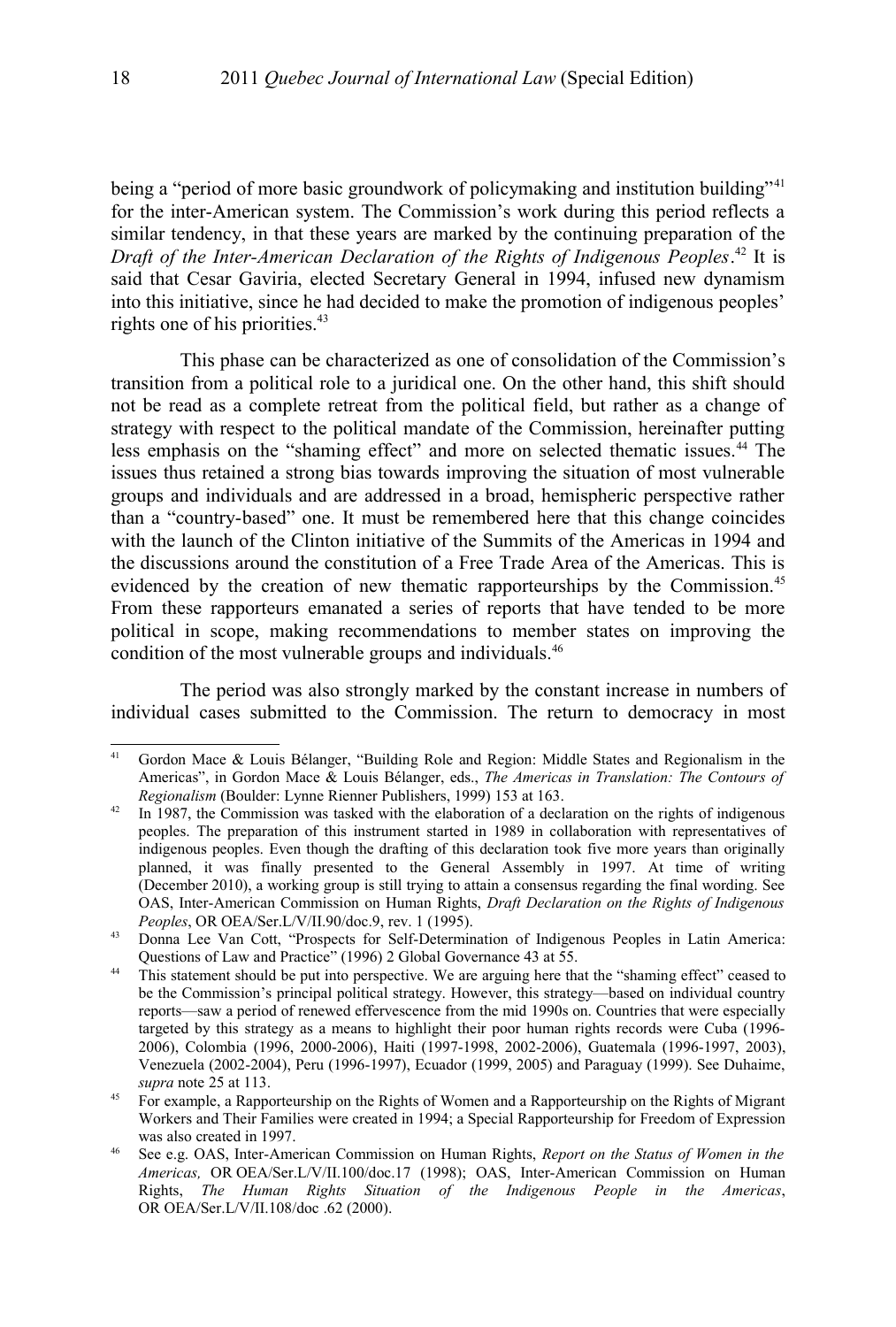countries in the region opened space for denunciation of human rights abuses and demands for reparation, including the establishment of national Truth Commissions, and hence contributed to bolstering the number of submissions to the Commission. Also, complaints denouncing States' violations of human rights are seen today as a legitimate form of political pressure by their populations.<sup>[47](#page-12-1)</sup> As a result, the Commission issued numerous reports concerning individual cases during this period, as their proportion climbed to 75 % of the Commission's activities, in contrast with the situation in the late 1970s, when country reports accounted for some 90 % of the Commission's activities.

The Commission's subordination to the decisions and interpretations of the Court can undoubtedly be seen as a clarification of the structural relationship between the two organs. This is evidenced by the controversy over the application of humanitarian law by the Commission in some of its decisions. [48](#page-12-0) The Court's decision in the *Las Palmeras Case*[49](#page-12-2) finally brought an end to this practice by the Commission, as the Court overruled the Commission's interpretation by stating that neither institution could apply other international treaties. In fact, dispositions of other international instruments, such as the *Geneva Conventions*<sup>[50](#page-12-3)</sup> on humanitarian law, could only be used to interpret dispositions of the inter-American body of law under their direct jurisdiction, but could not be applied directly by them. Even though the Commission seemed to strongly believe it could apply such dispositions of international law (evidenced in its previous practice<sup>[51](#page-12-4)</sup>) the Commission did adopt the Court's view shortly afterwards,<sup>[52](#page-12-5)</sup> thus accepting the authority of the Court in the field of interpretation of inter-American law.

<span id="page-12-1"></span><sup>47</sup> Thérien, Fortmann & Gosselin, *supra* note [1](#page-2-0) at 220.

<span id="page-12-0"></span><sup>48</sup> On this controversy and the practice of the Commission related to the application of humanitarian law, see Lindsay Moir, "Law and the Inter-American Human Rights System" (2003) 25 Hum. Rts. Q. 182.

<span id="page-12-2"></span><sup>49</sup> *Las Palmeras Case (Colombia)* (2001), Inter-Am. Ct. H.R. (Ser. C) No. 90.

<span id="page-12-3"></span><sup>50</sup> See e.g. *Geneva Convention for the Amelioration of the Condition of the Wounded and Sick in Armed Forces in the Field*, 12 August 1949, 32 U.N.T.S. 1950 (entered into force 21 October 1950); *Geneva Convention for the Amelioration of the Condition of the Wounded, Sick and Shipwrecked Members of Armed Forces at Sea*, 12 August 1949, 86 U.N.T.S. 1950 (entered into force 21 October 1950); *Geneva Convention Relative to the Treatment of Prisoners of War*, 12 August 1949, 136 U.N.T.S. 1950 (entered into force 21 October 1950); *Geneva Convention Relative to the Protection of Civilian Persons in Time of War*, 12 August 1949, 288 U.N.T.S. 1950 (entered into force 21 October 1950) [collectively, *Geneva Conventions*].

<span id="page-12-4"></span> $51$  In some cases, the Commission applied humanitarian law. See e.g. OAS, Inter-American Commission on Human Rights, *Report No. 26/97, Arturo Ribón Avilán, Case 11.142 (Colombia)*, OR OEA/Ser.L/V/II.98,/doc.6 rev. (1998); OAS, Inter-American Commission on Human Rights, *Report No. 55/97, Juan Carlos Abella, Case 11.137 (Argentina)*, OR OEA/Ser.L/V/II.98/doc.6 rev. (1998); OAS, Inter-American Commission on Human Rights, *Report No. 61/99, José Alexis Fuentes Guerrero et al., Case 11.519 (Colombia)*, OR OEA/Ser.L/V/II.102/doc.6 rev. (1998); OAS, Inter-American Commission on Human Rights, *Report No. 109/99, Coard et al., Case 10.951 (United States)*, OR OEA/Ser.L/V/II.106/doc.6 rev. (1999); OAS, Inter-American Commission on Human Rights, *Report No. 136/99, Ignacio Ellacuría, S.J. et al., Case 10.488 (El Salvador)*, OR OEA/Ser.L/V/II.106/doc. 6 (1999).

<span id="page-12-5"></span> $52$  For the first case where dispositions of humanitarian law were invoked and in which the Commission did not apply humanitarian law, thus respecting the view expressed by the Court, see OAS, Inter-American Commission on Human Rights, *Report No. 62/01, Riofrío Massacre, Case 11.654 (Colombia)*, OR OEA/Ser.L/V/II.111/doc.20 rev. (2001). On this subject, see Moir, *supra* note [48](#page-12-0) at 210-211.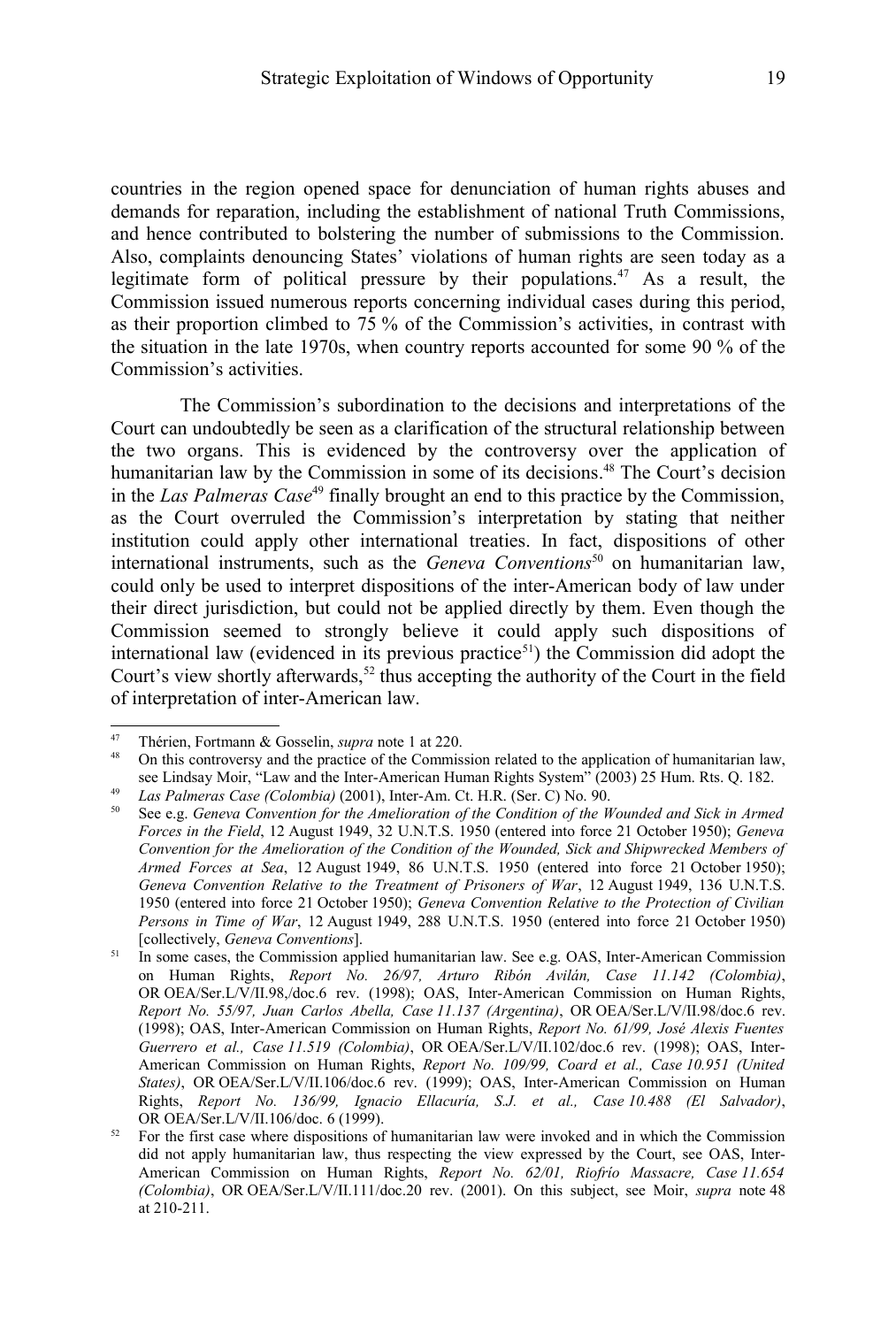A procedural and structural reform was also to contribute to defining the relationship between the Court and the Commission. Simultaneously to the adoption of the procedural rules of the Court in the year 2000, the Commission adopted its own rules. These established that the Commission was to systematically refer to the Court cases involving states that recognized the jurisdiction of the latter and which did not comply with the Commission's recommendations in its report. This apparently minor reform brought an important increase in the number of cases presented by the Commission to the Court, which in turn led to an increase in the Court's activities.<sup>[53](#page-13-0)</sup>

The most recent period, from *2002 to 2010*, represents in certain respects a confirmation of the trends evidenced in the preceding phases: it is one of *engagement by the Commission with major international political issues* from a perspective highly critical of official member state positions, including those of the United States. It begins with its report on terrorism<sup>[54](#page-13-1)</sup> (2002) and continues with reports on Venezuela<sup>[55](#page-13-2)</sup> (2003 and another one concerning democracy and Human Rights in 2009<sup>[56](#page-13-3)</sup>), Colombia (2004,<sup>[57](#page-13-4)</sup> 2007<sup>[58](#page-13-5)</sup>), Honduras (concerning the recent coup,  $2009^{59}$  $2009^{59}$  $2009^{59}$ ) and Haiti  $(2005, 60, 2008)$  $(2005, 60, 2008)$  $(2005, 60, 2008)$ . Also important are thematic reports on such issues as access to

<span id="page-13-0"></span><sup>53</sup> Tara J. Melish, "The Inter-American Court of Human Rights: Beyond Progressivity" in Malcom Langford, ed, *Social Rights Jurisprudence: Emerging Trends in Comparative and International Law* (New York: Cambridge University Press, 2008) 372 at 373 ["Beyond Progressivity"].

<span id="page-13-1"></span><sup>54</sup> OAS, Inter-American Commission on Human Rights, *Report on Terrorism and Human Rights*, OR OEA/Ser.L/V/II.116/doc. 5 rev. 1 corr. (2002).

<span id="page-13-2"></span><sup>55</sup> OAS, Inter-American Commission on Human Rights, *Report on the Situation of Human Rights in Venezuela*, OR OEA/Ser.L/V/II.118/doc. 4 rev. 2 (2003).

<span id="page-13-3"></span><sup>56</sup> OAS, Inter-American Commission on Human Rights, *Democracy and Human Rights in Venezuela*, OR OEA/Ser.L/V/II./doc. 54 (2009).

<span id="page-13-4"></span><sup>57</sup> OAS, Inter-American Commission on Human Rights, *Report on the Demobilization Process in Colombia*, OR OEA/Ser.L/V/II.120/doc. 60 (2004).

<span id="page-13-5"></span><sup>58</sup> OAS, Inter-American Commission on Human Rights, *Report on the Implementation of the Justice and Peace Law: Initial Stages in the Demobilization of the AUC and First Judicial Proceedings*, OR OEA/Ser.L/V/II./doc. 3 (2007).

<span id="page-13-6"></span><sup>59</sup> OAS, Inter-American Commission on Human Rights, *Honduras: Human Rights and the Coup d'État*, OR OEA/Ser.L/V/II./doc. 55 (2009).

<span id="page-13-7"></span><sup>60</sup> OAS, Inter-American Commission on Human Rights, *Haiti: Failed Justice or the Rule of Law? Challenges Ahead for Haiti and the International Community*, OR OEA/Ser.L/V/II.123/doc. 6 rev. 1 (2005).

<span id="page-13-8"></span><sup>61</sup> OAS, Inter-American Commission on Human Rights, *Observations of the Inter-American Commission on Human Rights upon Conclusion of its April 2007 Visit to Haiti*, OR OEA/Ser.L/V/II.131/doc. 36 (2008).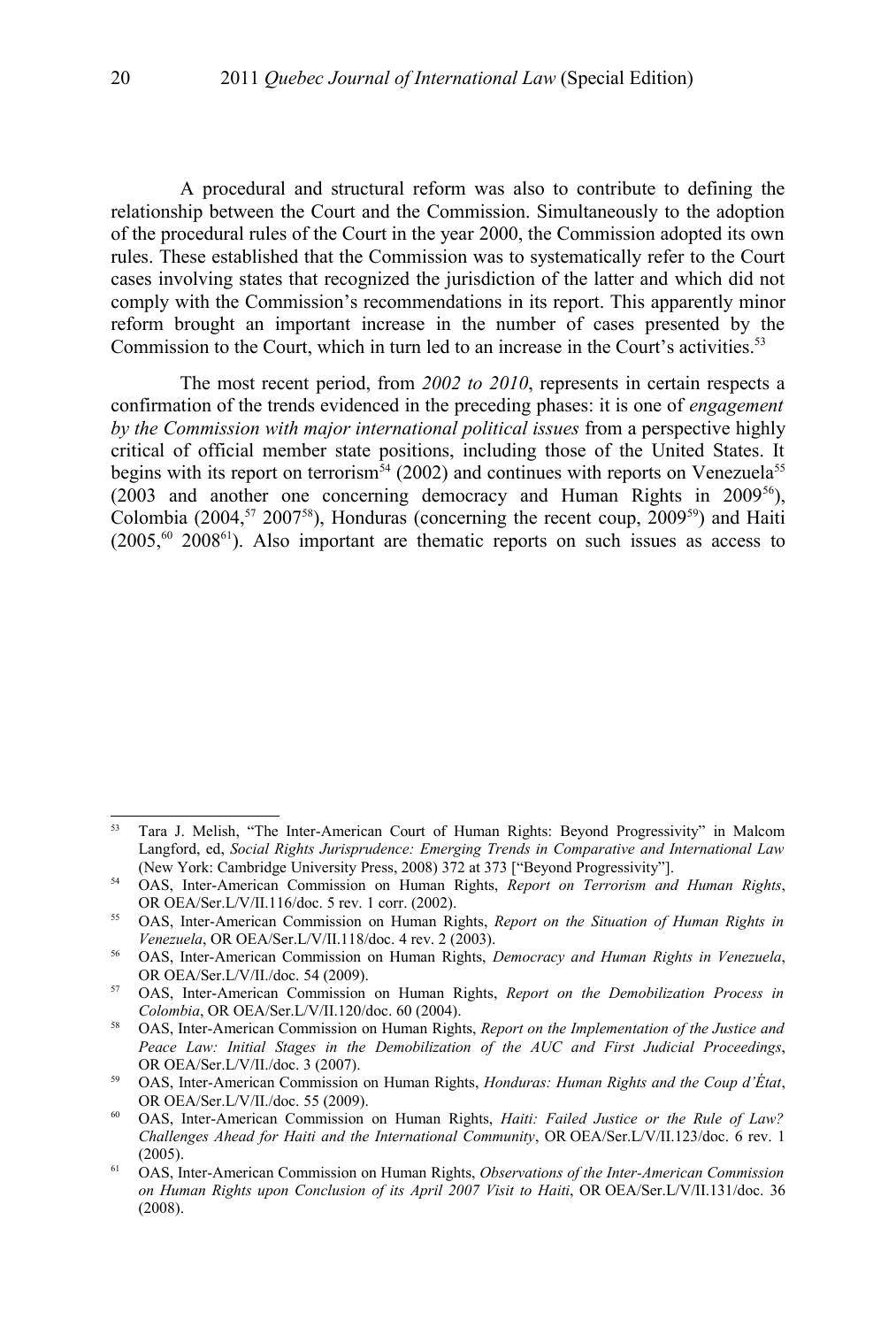justice,  $62$  women's rights,  $63$  children's rights,  $64$  and indicators for economic, social and cultural rights. [65](#page-14-3) In addition, the Commission is still highly productive in issuing decisions and recommendations emerging from investigations related to individual petitions, submissions that are still on the rise. And, when the State does not comply with its recommendations related to these petitions, the Commission quite consistently submits the case to the Court (if the State in question has recognized the Court's jurisdiction), in order to ensure follow-up and to guarantee State compliance given the binding nature of Court decisions. In fact, cases submitted by the Commission constitute the vast majority of the Court's work in recent years, demonstrating the constructive institutional relation that has emerged.

The Commission's country reports are now seen as establishing a *de facto* black list of the "worst" country offenders in human rights terms,<sup>[66](#page-14-4)</sup> marking its intensive recourse to the "shaming effect" strategy.[67](#page-14-5) The Commission's thematic rapporteurs appear to be opting for the same strategy.<sup>[68](#page-14-6)</sup> But, in terms of its juridical mandate, the Commission continues to devote major energies to examining individual complaints, which are still on the rise.

This period can also be seen as one of consolidation of the Court's progressive interpretation of the content of certain civil and political rights, which indirectly permitted the enforcement of some social, economic and cultural rights. Again illustrating this tendency of the inter-American human rights system to put more emphasis on this "category" of human rights was the development by the

<span id="page-14-0"></span><sup>62</sup> See OAS, Inter-American Commission on Human Rights, *Access to Justice as a Guarantee of Economic, Social and Cultural Rights. A Review of the Standards Adopted by the Inter-American System of Human Rights*, OR OEA/Ser.L/V/II.129/doc. 4 (2007); OAS, Inter-American Commission on Human Rights, *Access to Justice for Women Victims of Violence in the Americas*, OR OEA/Ser.L/V/II./doc. 68 (2007) [*Access to Justice*].

<span id="page-14-1"></span><sup>63</sup> See OAS, Inter-American Commission on Human Rights, *Access to Maternal Health Services from a Human Rights Perspective,* OR OEA/Ser.L/V/II./doc. 69 (2010); OAS, Inter-American Commission on Human Rights, *Report on the Rights of Women in Chile: Equality in the Family, Labor, and Political Spheres,* OR OEA/Ser.L/V/II.134/doc. 63 (2009); OAS, Inter-American Commission on Human Rights, *The Right of Women in Haiti to be Free from Violence and Discrimination*, OR OEA/Ser.L/V/II./doc. 64 (2009); OAS, Inter-American Commission on Human Rights, *The Situation of the Rights of Women in Ciudad Juárez, Mexico: The Right to be Free from Violence and Discrimination*, OR OEA/Ser.L/V/II.117/doc. 44 (2003) [*Women in Ciudad Juárez*]; OAS, Inter-American Commission on Human Rights, *Violence and Discrimination Against Women in the Armed Conflict in Colombia*, OR OEA/Ser.L/V/II/doc. 67 (2006) [*Violence and Discrimination*]; *Access to Justice*, *supra* note [62.](#page-14-0)

<span id="page-14-2"></span><sup>64</sup> See OAS, Inter-American Commission on Human Rights, *Report on Corporal Punishment and Human Rights of Children and Adolescents,* OR OEA/Ser.L/V/II.135/doc. 14 (2009).

<span id="page-14-3"></span><sup>65</sup> See OAS, Inter-American Commission on Human Rights, *Guidelines for Preparation of Progress Indicators in the Area of Economic, Social and Cultural Rights*, OR OEA/Ser.L/V/II.132/Doc.14 (2008) [*ESCR Guidelines*]. On the development by the Commission of indicators for economic, social and cultural rights, see below at [10.](#page-6-3)

<span id="page-14-4"></span><sup>&</sup>lt;sup>66</sup> Duhaime, *supra* note [25](#page-8-4) at 112-113.

<span id="page-14-5"></span>As noted earlier, this strategy came back into force in the mid 1990s and is still a common practice of the Commission. See above at [7.](#page-6-0)

<span id="page-14-6"></span><sup>&</sup>lt;sup>68</sup> Although reports addressing issues on a general hemispheric level are still produced, others were also published by the rapporteurs concerning specific issues, targeting the situation of a particular vulnerable group in a particular country. See e.g. *Women in Ciudad Juárez*, *supra* note [63;](#page-14-1) *Violence and Discrimination*, *supra* note [63;](#page-14-1) *Access to Justice, supra* note [62.](#page-14-0)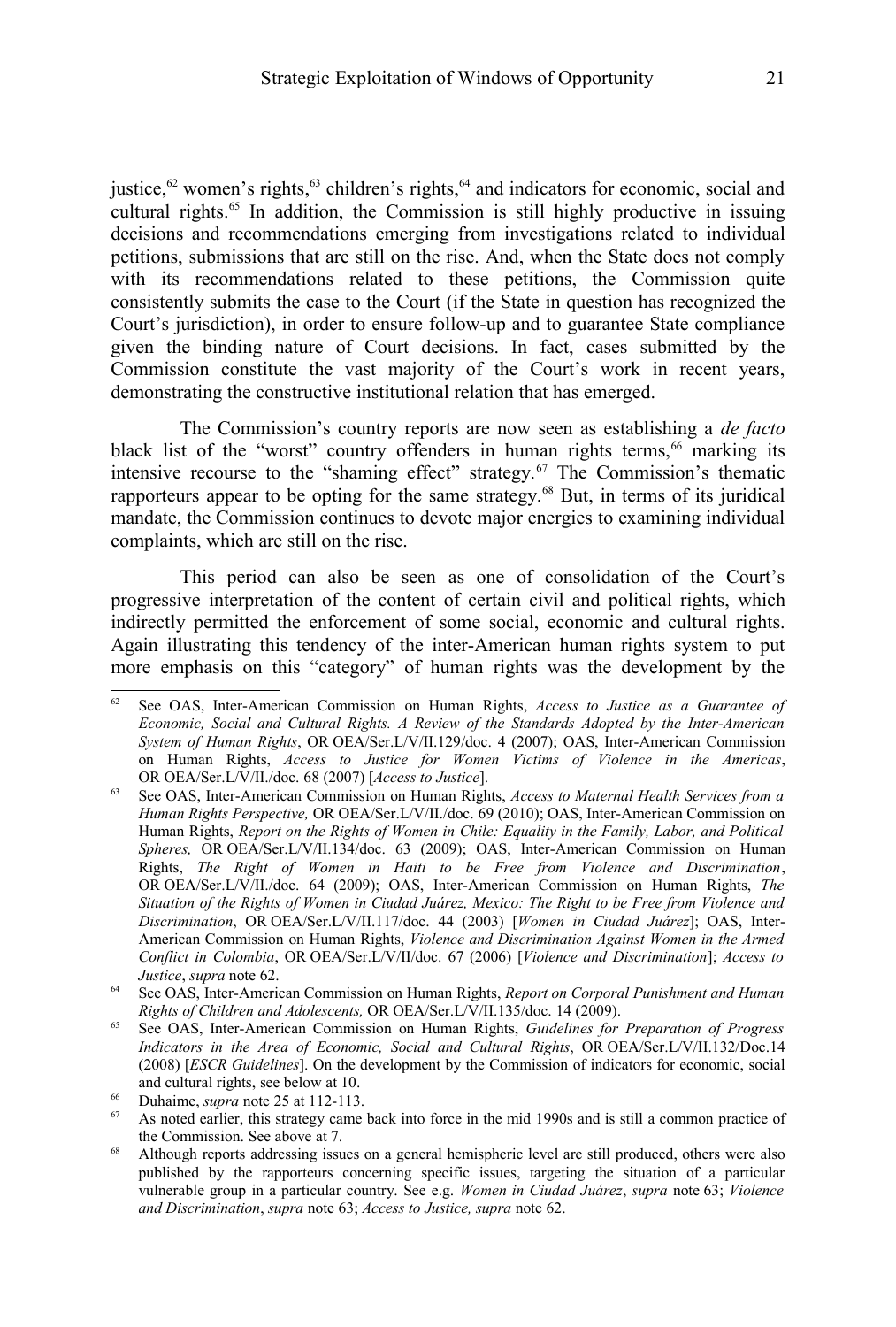Commission of indicators for economic, social and cultural rights.<sup>[69](#page-15-1)</sup> The development of these indicators by the Commission is an important step in the direction of closer monitoring of the progress of economic, social and cultural rights and this will perhaps emerge as a future direction of its activities.[70](#page-15-2) This same trend towards economic, social and cultural rights is reflected in the treatment of individual cases, where "the vast bulk of the Commission's Convention-based social rights jurisprudence has been issued post-2001", $71$  although some roots of this jurisprudence can be traced back as early as  $1978<sup>72</sup>$  $1978<sup>72</sup>$  $1978<sup>72</sup>$  It is also after 2001 that the Commission became less reluctant to enforce article 26 of the *American Convention* on states' obligation to implement progressive measures in order to improve the situation of economic, social and cultural human rights in individual cases.<sup>[73](#page-15-4)</sup> This body of jurisprudence especially enforced social rights such as the rights to health, to education, to housing and land, labour rights, right to culture and the right to social security.

#### **B. The Inter-American Court of Human Rights**

The Court, although it had been formally created in 1969, began functioning in 1978, following the entry into force of the *American Convention on Human Rights*. This delay was due to the difficulty in garnering the necessary number of ratifications for its entry into force, with only six members having adhered to it between 1969 and 1978. The Carter administration's commitment to the promotion of human rights as well as its strategy of emphasizing multilateral actions and institutions translated into a "crusade" in the hemisphere to convince more countries to adhere to the Convention; this was finally achieved in 1978.<sup>[74](#page-16-0)</sup> The period from 1978 to 1987 is principally one of the gradual structuring of the Court. During this period, the Court

<span id="page-15-1"></span><sup>69</sup> *ESCR Guidelines*, *supra* note [65.](#page-14-3)

<span id="page-15-2"></span><sup>&</sup>lt;sup>70</sup> Duhaime, *supra* note [25](#page-8-4) at 153-159.

<span id="page-15-0"></span>Tara J. Melish, "The Inter-American Commission on Human Rights: Defending Social Rights through Case-Based Peititons" in Malcom Langford, ed, *Social Rights Jurisprudence: Emerging Trends in Comparative and International Law* (New York: Cambridge University Press, 2008) at 344 ["Defending Social Rights"]. For cases in which the Commission recognized states' responsibility for not respecting article 26, see e.g. OAS, Inter-American Commission on Human Rights, *Report No. 100/01, Milton García Fajardo et al., Case 11.381 (Nicaragua)*, OR OEA/Ser.L/V/II.114/doc.5 rev. (2002); OAS, Inter-American Commission on Human Rights, *Report No. 29/01, Jorge Odir Miranda Cortez et al., Case 12.249 (El Salvador)*, OR OEA/Ser.L/V/II.111/doc. 20 rev. (2001).

<span id="page-15-3"></span> $72$  The Commission's first decision concerning the right to education was seen in 1978 in OAS, Inter-American Commission on Human Rights, *Jehovah's Witnesses (Argentina)* (1978)*,* Inter-Am. Ct. H.R. Case 2137 OR OEA/Ser.L/V/II.47/doc. 13 rev. (1979) 43. For other decisions concerning economic, social and cultural rights before 2001, see e.g. on right to health, OAS, Inter-American Commission on Human Rights, *Aché People, Case 1802 (Paraguay)*, OR OEA/Ser.L/V/II.43/doc. 21 corr. 1 (1978)*,* and OAS, Inter-American Commission on Human Rights, *Report No. 63/99, Victor Rosario Congo, Case 11.427 (Ecuador)*, OR OEA/Ser.L/V/II.102/doc. 16 rev. (1999); on violations of right to health, work, life, family and movement based on same state conduct: OAS, Inter-American Commission on Human Rights, *Report No. 12/85, Case 7615 (Brazil)*, OR OEA/Ser.L/V/II.66/doc 10 rev. 1 (1985); on right to social security, OAS, Inter-American Commission on Human Rights, *Report No. 90/90, National Vanguard Movement of Retirees and Pensioners, Case 9893 (Uruguay)*, OR OEA/Ser.L/V/II.79.rev.1/doc. 12 (1991).

<span id="page-15-4"></span><sup>73</sup> Melish, "Defending Social Rights", *supra* note [71](#page-15-0) at 348-350.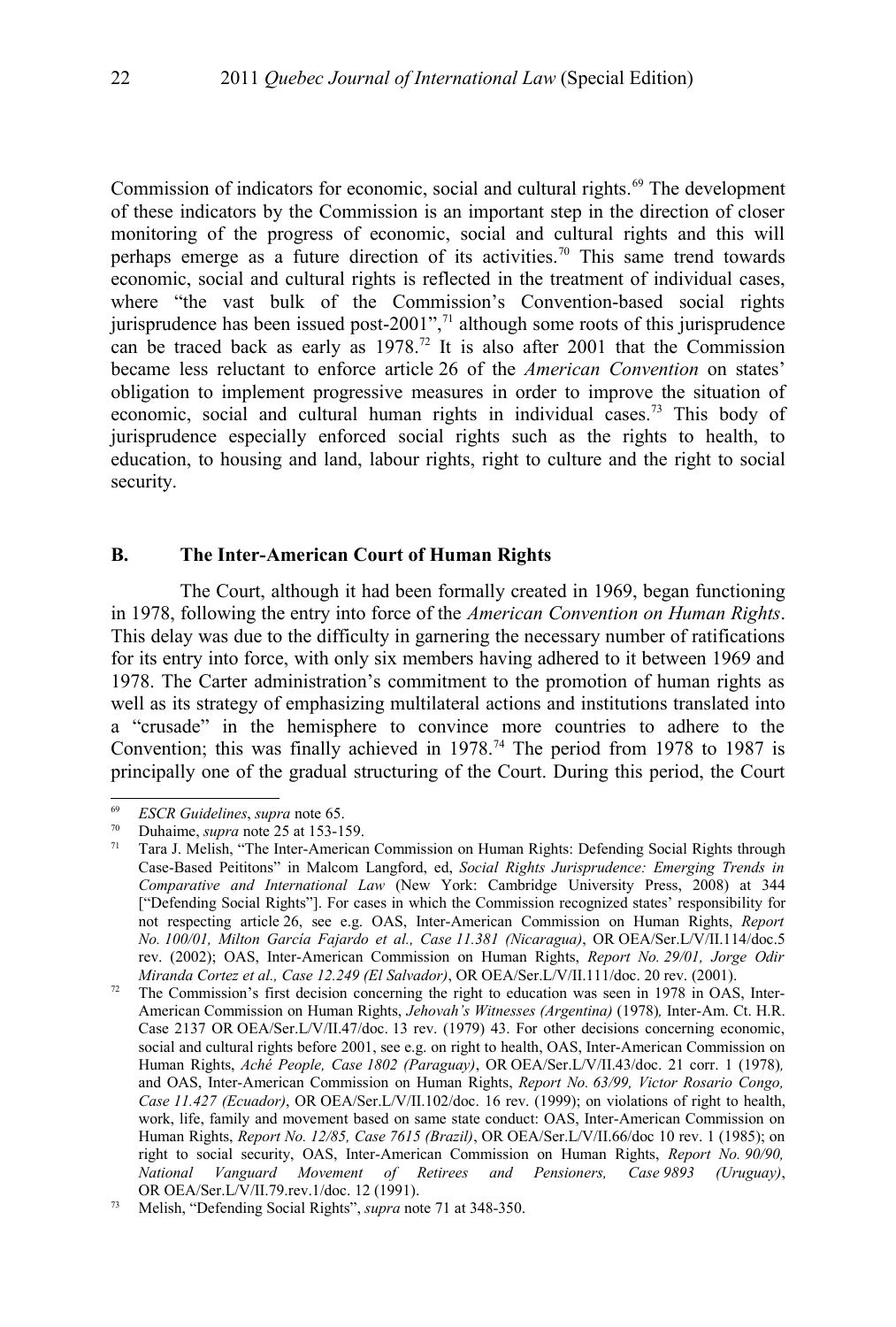issued ten advisory opinions on issues submitted to its consideration either by states or by the Commission. [75](#page-16-1)

From the outset in these early opinions, the Court demonstrated its capacity for innovation. For example, the advisory opinion on other treaties, issued in 1982, established the principle that the Court could refer to other international legal instruments to enable it to interpret dispositions of the inter-American instruments it has the jurisdiction to enforce.<sup>[76](#page-16-2)</sup> The advisory opinion on freedom of expression for journalists in 1985 was widely covered by the media.<sup>[77](#page-16-3)</sup> Such visibility helped bring this important issue to public attention in the hemisphere and raised awareness of the role of a free press in democratic regimes. The advisory opinion on the death penalty<sup>[78](#page-16-4)</sup> in 1983 was also an important development for the inter-American system since the Court's acceptance of the Commission's request despite Guatemala's objection paved the way for joint efforts between the Commission and the Court to address serious and systematic violations of human rights even if the concerned state was not a party to the Convention.<sup>[79](#page-16-5)</sup>

The process of effective institutionalization of the relationship between the Court and the Commission, which strongly marked this period, was long and somewhat conflictive. For example, the first litigious case submitted by the Commission to the Court was found inadmissible and therefore rejected on the basis

<span id="page-16-4"></span> $\frac{78}{79}$  *Ibid.* 

<span id="page-16-0"></span><sup>74</sup> Ironically though, Carter was not able to convince his own country's legislative branch to adopt the *American Convention*. Farer, *supra* note [1](#page-2-0) at 520-521.

<span id="page-16-1"></span><sup>75</sup> The Commission sought three advisory opinions. See *The Effect of Reservations on the Entry into Force of the American Convention (Arts. 74 and 75) (Inter-American Commission on Human Rights)* (1982), Advisory Opinion OC-2/82, Inter-Am. Ct. H.R. (Ser. A) No. 2; *Restrictions to the Death Penalty (Arts. 4(2) and 4(4) American Convention on Human Rights) (Inter-American Commission on Human Rights)* (1983), Advisory Opinion OC-3/83, Inter-Am. Ct. H.R. Ser. A) No. 3 [*Advisory Opinion on the Death Penalty*]; and *Habeas Corpus in Emergency Situations (Arts. 27(2), 25(1) and 7(6) American Convention on Human Rights)* (1987), Advisory Opinion OC-8/87, Inter-Am. Ct. H.R. (Ser. A) No. 8. Costa Rica sought three advisory opinions. See *Proposed Amendments to the Naturalization Provision of the Constitution of Costa Rica (Costa Rica)* (1984), Advisory Opinion OC-4/84, Inter-Am. Ct. H.R. (Ser. A) No. 4; *Compulsory Membership in an Association Prescribed by Law for the Practice of Journalism (Arts. 13 and 29 American Convention on Human Rights) (Costa Rica)* (1985), Advisory Opinion OC-5/85, Inter-Am. Ct. H.R. (Ser. A) No. 5 [*Advisory Opinion on Freedom of Expression for Journalists*]; and *Enforceability of the Right to Reply or Correction (Arts. 14(1), 1(1) and 2 American Convention on Human Rights) (Costa Rica)* (1986), Advisory Opinion OC-7/85, Inter-Am. Ct. H.R. (Ser. A) No. 7. Uruguay sought two advisory opinions. See *The Word "Laws" in Article 30 of the American Convention on Human Rights (Uruguay)* (1986), Advisory Opinion OC-6/86, Inter-Am. Ct. H.R. (Ser. A) No. 6; *Judicial Guarantees in States of Emergency (Arts. 27(2), 25 and 8 American Convention on Human Rights) (Uruguay)* (1987), Advisory Opinion OC-9/87, Inter-Am. Ct. H.R. (Ser. A) No. 9. Peru and Colombia respectively sought one advisory opinion. See *"Other Treaties" Subject to the Consultative Jurisdiction of the Court (Art. 64 American Convention of Human Rights) (Peru)* (1982), Advisory Opinion OC-1/82, Inter-Am. Ct. H.R. (Ser. A) No. 1 [*Advisory Opinion on Other Treaties*]; *Interpretation of the American Declaration of the Rights and Duties of Man Within the Framework of Article 64 of the American Convention on Human Rights) (Colombia)* (1989), Advisory Opinion OC-10/89, Inter-Am. Ct. H.R. (Ser. A) No. 10.

<span id="page-16-2"></span> $\frac{76}{77}$  *Ibid.* 

<span id="page-16-3"></span> $\frac{77}{78}$  *Ibid.* 

<span id="page-16-5"></span>Medina, *supra* note [25](#page-8-4) at 452.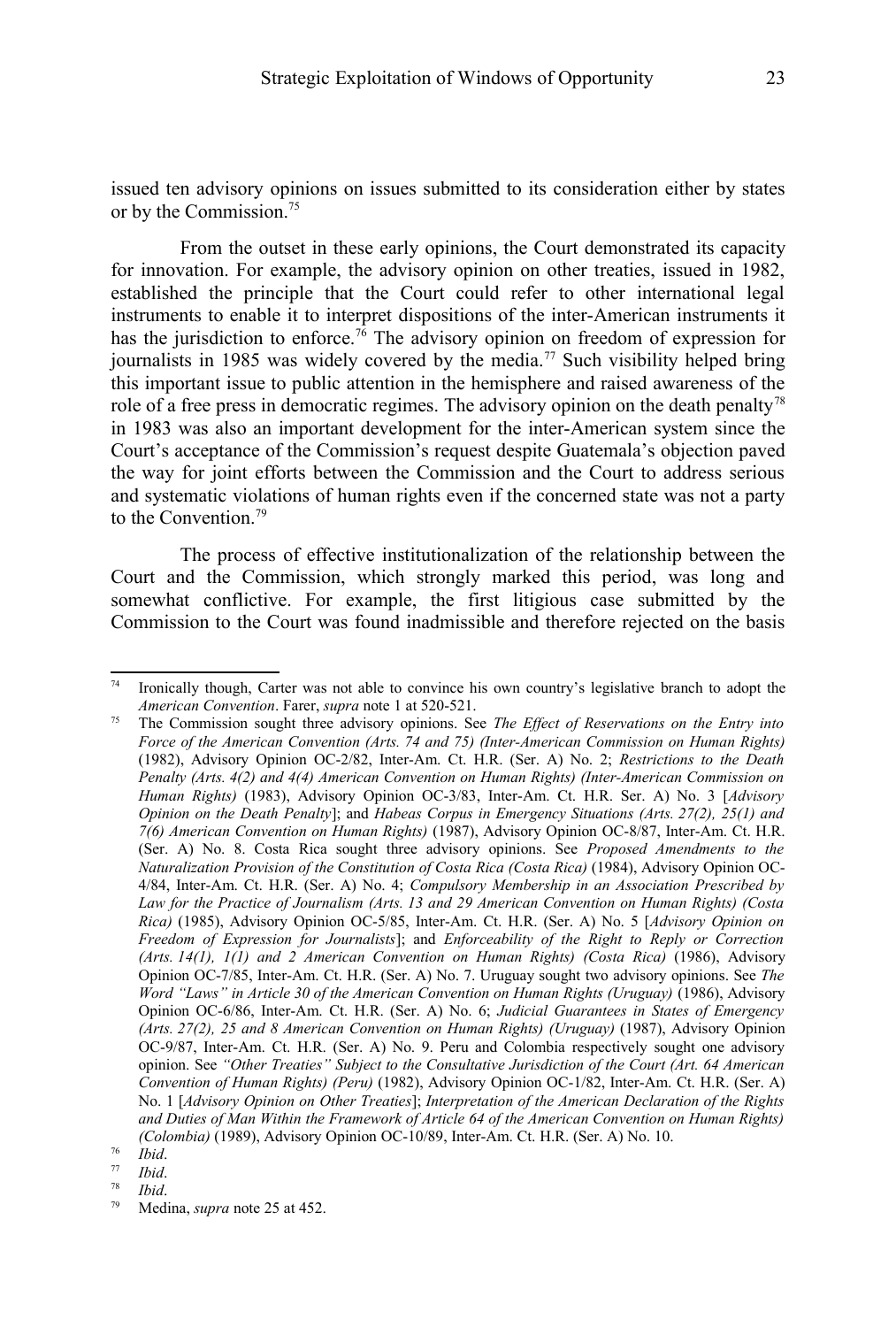that it fell under the Commission's own jurisdiction and mandate. $80$  Also, after the important precedent set by the Commission in submitting its request for an advisory opinion concerning the death penalty even when faced with the opposition of a member state, the Commission then contradicted itself when it ruled the following year in favour of Costa Rica, deciding not to submit a case to the Court concerning the interpretation of the *American Convention*'s article 13 on freedom of expression. It was finally Costa Rica that requested the Court to interpret this article, an advisory opinion in which the Court adopted a position contrary to that of the Commission, not only ruling against Costa Rica but also explicitly commenting on the Commission's decision not to refer the case to the Court.<sup>[81](#page-17-1)</sup>

A brief period from 1988 to 1994 saw the first litigation presented before the Court in the *Velásquez Rodríguez Case*, [82](#page-17-2) and continues with two important advisory opinions and six further decisions in cases under litigation. This period therefore witnessed rapid development of the Court's jurisdiction over contentious cases.

The *Velásquez Rodríguez Case* is still considered a landmark event in the inter-American human rights system because, in its decision, the Court stipulated the obligation of the states to respect every right contained in the *American Convention* rather than only those that the Court has the power to enforce. The Court was thus, from the very outset of its binding decisions, seen as advocating for the indivisibility of human rights and the obligation to respect and protect all human rights.<sup>[83](#page-17-3)</sup>

Litigation before the Court continued to intensify in the following years, further institutionalizing the reputation and the reach of the Court. Between 1994 and 1997 the Court issued twenty decisions on cases litigated before it. $84$  As a result, this period also saw a consolidation of the relationship between the Court and the Commission and further clarification and institutionalization of their separate roles. During this period, the Court issued only two advisory opinions, illustrating and confirming the shift in emphasis from the exercise of its advisory jurisdiction towards litigation and binding decisions. Although none of these cases led the Court to issue groundbreaking decisions that charted new territory, they did contribute significantly to constructing a body of case law for Court jurisdiction.

The most recent period, from 1998 to the present, is one of continuing innovation and intense development of its corpus of decisions<sup>[85](#page-17-5)</sup> and of renewal of the

<span id="page-17-0"></span> $\frac{80}{81}$  *Ibid* at 450.

<span id="page-17-1"></span> $\frac{81}{82}$  *Ibid* at 453.

<span id="page-17-2"></span><sup>82</sup> *Velásquez Rodríguez Case (Honduras)* (1988), Inter-Am. Ct. H.R. (Ser. C) No. 4 [*Velásquez Rodríguez Case*].

<span id="page-17-3"></span><sup>83</sup> Melish, "Beyond Progressivity", *supra* note [53](#page-13-0) at 381-382.

<span id="page-17-4"></span><sup>&</sup>lt;sup>84</sup> Number of judgments and decisions issued by the Court each year during this period: two in 1994; five in 1995; seven in 1996; eight in 1997.

<span id="page-17-5"></span><sup>&</sup>lt;sup>85</sup> Number of judgments and decisions issued by the Court each year during this period: nine in 1998; seventeen in 1999; sevn in 2000; twenty in 2001; seven in 2002; seven in 2003; fifteen in 2004; twenty in 2005; twenty-three in 2006; twelve in 2007; eighteen in 2008; seventeen in 2009. Five advisory opinions were issued during this period. The Court has progressively developed systematic reference to its prior decisions. This will have an important impact on future decisions, as it widens the array of secondary sources from which the Court—and the Commission—will be able to draw in the future.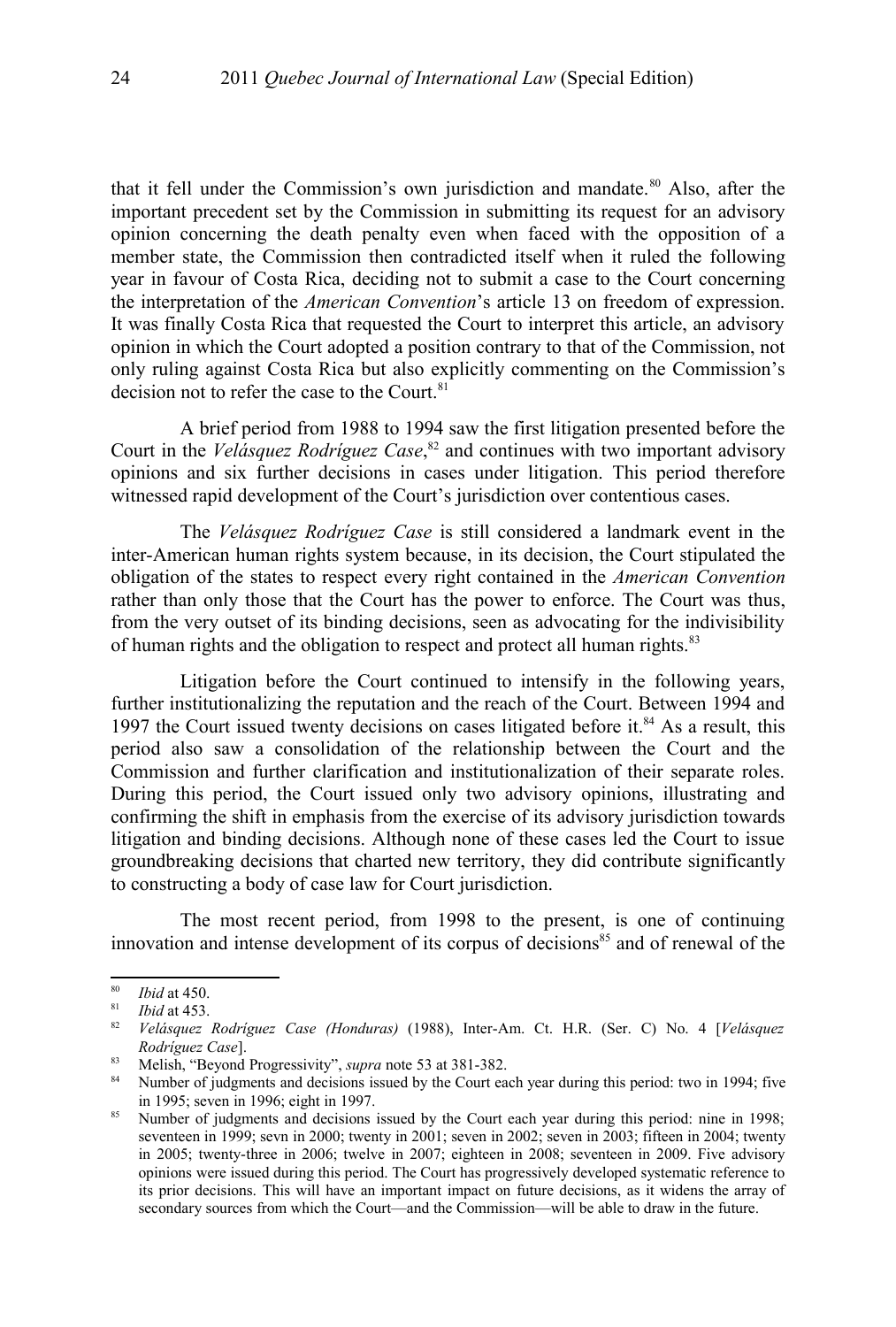#### authority of the Court.

The legitimacy of the Court as the central judicial body overseeing human rights in the inter-American system was bolstered by the recognition of its jurisdiction by five additional state parties between 1998 and 2000 (Brazil, Mexico and Haiti in 1998, Dominican Republic in 1999, and Barbados in 2000).<sup>[86](#page-18-0)</sup> Also contributing to its increased legitimacy is the reform, as a result of the adoption of the rules of procedure of the Court, enabling victims and their legal representatives to participate directly in every procedural phase of the trial.<sup>[87](#page-18-1)</sup> This reinforced the Court's legitimacy in the eyes of civil society organizations, since the impossibility for victims to participate had been a bone of contention and a subject of criticism from victims' representatives in general.

Collective rights made their entry into the decisions of the Court mainly through cases related to indigenous communities, with the Court taking the position that the relationship of such communities with their territories is intimately linked to the very survival of the community. The Court thus raised the collective dimension of certain human rights as applicable to indigenous communities. The *Awas Tingni Case* decision by the Court represented an international landmark as the first instance in which any international judicial judgment explicitly incorporated the collective aspect of indigenous rights.[88](#page-18-2) In its decision, the Court adopted a dynamic interpretation of human rights recognizing the collective character of land ownership and the inherent link between cultural identity and land for indigenous communities. This decision is often seen as a milestone and the basis for subsequent international case law in this connection. The Court later issued other decisions in cases involving indigenous communities[89](#page-18-3) confirming its direction of positive interpretation of communities' rights.[90](#page-18-4) This body of case law relating to indigenous communities ultimately led to the recognition by the Court of a collective right to life, a right which includes a series of related economic, social and cultural obligations on the part of states.<sup>[91](#page-18-5)</sup> Another

<span id="page-18-0"></span><sup>86</sup> Thérien, Hunault & Roberge, *supra* note [1](#page-2-0) at 430.

<span id="page-18-1"></span><sup>87</sup> Melish, "Beyond Progressivity", *supra* note [53](#page-13-0) at 373, 379.

<span id="page-18-2"></span><sup>88</sup> *Case of the Mayagna (Sumo) Awas Tingni Community (Nicaragua), Preliminary Objections, Merits, Reparations, and Costs* (2001), Inter-Am. Ct. H.R. (Ser. C) No. 79 [*Awas Tingni Case*]. For an exhaustive analysis of the case, see Anaya & Grossman, *supra* note [1.](#page-2-0)

<span id="page-18-3"></span><sup>89</sup> For other cases involving indigenous communities, see e.g. *Case of the Saramaka People (Suriname)* (2007), Inter-Am. Ct. H.R. (Ser. C) No. 172; *Matter of Pueblos Indígenas de Sarayaku Regarding Ecuador (Ecuador), Provisional Measures* (2005)*,* Inter-Am. Ct. H.R. (Ser. E); *Case of the Plan de Sánchez Massacre (Guatemala), Reparations and Costs* (2004), Inter-Am. Ct. H.R. (Ser. C) No. 116 [*Plan de Sánchez Massacre Case*]. For examples of the Commission following the same line of reasoning, see e.g. *Maya Indigenous Communities of the Toledo District (Belize)* (2004), Inter-Am. Ct. H.R. Case No. 12.053, *Annual Report of the Inter-American Commission on Human Rights:* 2005, OEA/Ser.L/V/II.122/doc. 5 rev. 1 (2005); *Mary and Carrie Dann (United States)* (2002), Inter-Am. Ct. H.R. No. 11.140, *Annual Report of the Inter-American Commission on Human Rights:* 2003, OEA/Ser.L/V/II.117/doc.1 rev. 1.

<span id="page-18-4"></span>This reading of the collective dimension of certain human rights was also expressed in another case that did not involve indigenous communities. The Court stated that the extrajudicial execution of a union leader in Peru violated the right of Peruvian workers in general to organize collectively because of the state of fear prevailing after the execution. See *Case of Huilca-Tecse (Peru),* (2005), Inter-Am. Ct. H.R. (Ser. C) No. 121.

<span id="page-18-5"></span><sup>91</sup> Melish, "Beyond Progressivity", *supra* note [53](#page-13-0) at 393.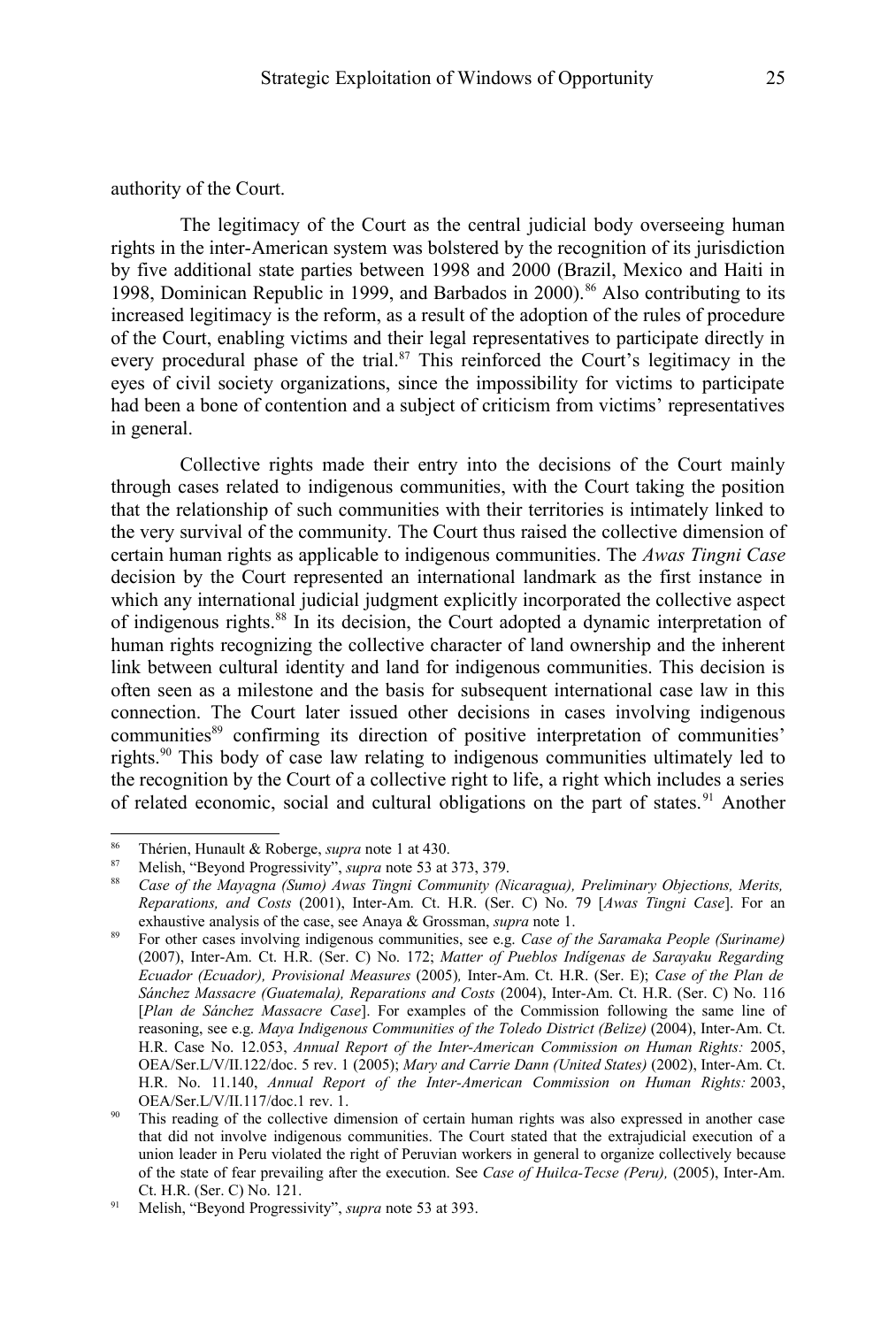innovation that emanated from this case law is the exception permitted by the Court from the usually rigidly applied procedural rule of individualization of victims. The Court has now made a regular practice of derogating from this procedural rule for cases involving indigenous communities.<sup>[92](#page-19-0)</sup>

Economic, social and cultural rights, although rarely applied directly, are clearly of greater concern for the Court now than was the case earlier. This category of human rights has been advanced rather indirectly, with the Court enforcing them through a progressive, broad and dynamic interpretation of political and civil rights.<sup>[93](#page-19-1)</sup> For example, the Court came to enforce the right to education by seeing it as being implicitly contained in the concept of the right to have a "life project" inferred from the right to life, rather than by directly enforcing the right to education itself.<sup>[94](#page-19-2)</sup> Another example of the indirect application of economic, social and cultural rights can be seen in the enforcement of the right to social security through the right to property in cases concerning the reduction or the removal of pensions. [95](#page-19-3) Similarly, the right to health was enforced indirectly through the right to dignity and humane treatment in cases involving persons with mental or physical disabilities, using the obligation of the state to adopt measures and engaging its responsibility for not doing so.<sup>[96](#page-19-4)</sup> The Court's increased concern for economic, social and cultural rights is also evidenced in reparations it awarded, as it has on occasion taken these rights into account in imposing measures to guarantee their respect by states.<sup>[97](#page-19-5)</sup>

The Court has to date, however, not issued a decision directly concerning the enforcement of an economic, social and cultural human right. In fact, it has only three possibilities of doing so: under article 26 of the *American Convention* (which is quite vague, since this article concerns the general obligation of states to seek to constantly

<span id="page-19-0"></span><sup>92</sup> This practice started with the *Awas Tingni Case*, in which "victims [were] identified as 'all members' of the Awas Tingni Community, without provision of the precise names of every individual". However, in the following cases concerning indigenous communities, the Court began to request a list of names of all members of the community. See Melish, "Beyond Progressivity", *supra* note [53](#page-13-0) at 380, note 50.

<span id="page-19-1"></span><sup>93</sup> The Court explained this notion of "dynamic interpretation" in 1999 in an advisory opinion in which it stated that it sees the *American Convention* as a "living" instrument that needs. to be interpreted in the light of actual judicial and factual circumstances rather than only by referring to the context in which it was adopted. See *The Right to Information on Consular Assistance in the Framework of the Guarantees of Due Process of Law*, Advisory Opinion OC-16/99, Inter-Am. Ct. H.R. (Ser. A) No. 16. See also Melish, "Beyond Progressivity", *supra* note [53](#page-13-0) at 378.

<span id="page-19-2"></span><sup>94</sup> The concept of the "right to a life project" was first defined in the *Case of Loayza Tomayo (Peru), Merits* (1997), Inter-Am. Ct. H.R. (Ser. C) No. 33. The Court came back to this concept on a number of occasions in order to indirectly enforce economic, social and cultural rights. See e.g. *Case of the "Street Children" (Villagrán Morales et al.) (Guatemala)* (1999), Inter-Am. Ct. H.R. (Ser. C) No. 63; *Case of the "Juvenile Reeducation Institute" (Paraguay)* (2004), Inter-Am. Ct. H.R. (Ser. C) No. 112 [*Panchito López Case*]; *Case of Loayza Tomayo (Peru*) (1998), Inter-Am. Ct. H.R. (Ser. C) No. 42.

<span id="page-19-3"></span><sup>95</sup> *Case of the "Five Pensioners" (Peru)*, *Merits, Reparations and Costs* (2003), Inter-Am. Ct. H.R. (Ser. C) No. 98 [*Five Pensioners' Case*].

<span id="page-19-4"></span><sup>96</sup> *Case of Albán-Cornejo et al. (Ecuador)* (2007), Inter-Am. Ct. H.R. No. 171; *Case of Ximenes Lopes (Brazil)* (2006), Inter-Am. Ct. H.R. (Ser. C) No. 149.

<span id="page-19-5"></span><sup>97</sup> For example, in the *Plan de Sánchez Massacre Case*, the Court imposed a series of measures obliging Guatemala to implement programs which would ensure and protect the respect of the victims' right to housing, education, health, water and culture (language). *See Plan de Sánchez Massacre Case, supra* note [89.](#page-18-3) See also Melish, "Beyond Progressivity", *supra* note [53](#page-13-0) at 402.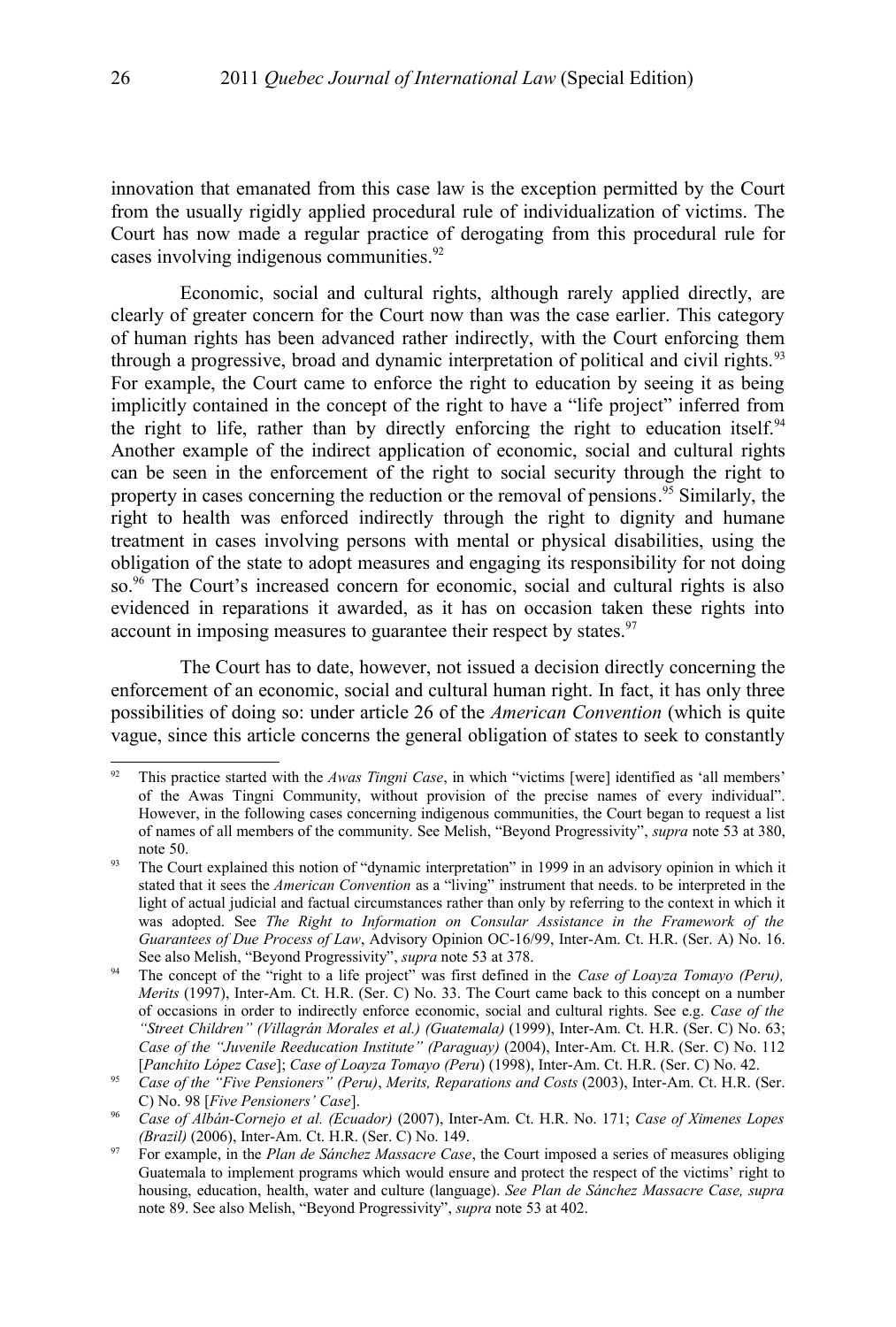improve economic, social and cultural rights),  $98$  or under article 13 (right to education) or article 8 (trade union rights) of the *Protocol of San Salvador*,<sup>[99](#page-20-1)</sup> which are the only dispositions relating to economic, social and cultural rights which can be directly applied by the Court. The indirect enforcement of these rights through a progressive and non-restrictive interpretation of the content of other civil and political rights which are enforceable by the Court enables the Court to enforce some rights (like the right to social security or to health for example) that could not be enforced otherwise. Every time article 26 of the *American Convention* was invoked, as well as every time one of the two enforceable rights of the *Protocol of San Salvador* was invoked, the Court has systematically refused to base its decision on these articles, always preferring to enforce these rights through indirect application.<sup>[100](#page-20-2)</sup>

In summary, this overview of the evolution of the bodies of the inter-American human rights system in the context of international relations has identified three clear trends. First, as re-democratization in the hemisphere came into play, and as civil society pressure grew to deal with human rights abuses, the profile of the candidates nominated and elected by the member states to positions of responsibility in the Commission and the Court changed, becoming more independent from government, specialized in human rights issues and in many cases personally engaged in human rights struggles. This change in the profile of the Commissioners and Judges strongly influenced their penchant towards strategically pushing the limits of the norms and practices of the system.

Second, the scope of influence and operations of the system has progressively broadened, both as a result of the incorporation of fifteen new states parties into the OAS since 1970, thus effectively doubling its size, and as a result of judicious choices on the part of the system bodies to chart new territory by testing the applicability of its instruments and enlarging interpretations.

A third trend relates to the nature of the decisions rendered by the bodies: they manifest an ever-greater concern with expanding protection, particularly towards rights that were previously poorly defined and institutionalized, and demonstrate a marked concern with the interdependence of rights. This trend is valid as well as concerns an attention to internal violations within the democratic states, for example

<span id="page-20-0"></span>Article 26 stipulates: "The States Parties undertake to adopt measures, both internally and through international cooperation, especially those of an economic and technical nature, with a view to achieving progressively, by legislation or other appropriate means, the full realization of the rights implicit in the economic, social, educational, scientific, and cultural standards set forth in the Charter of the Organization of American States as amended by the Protocol of Buenos Aires."

<span id="page-20-1"></span><sup>99</sup> *Protocol of San Salvador*, *supra* note [11](#page-6-4) — an addition to the *American Convention* — came into force in 1999 and is ratified by 14 countries to date (December 2010). Due to its relatively recent entry into force, the small number of countries subjected to its jurisdiction and other jurisdictional requirements, complaint referring to a violation of article 8 or 13 has yet been presented to the Court.

<span id="page-20-2"></span><sup>&</sup>lt;sup>100</sup> In the *Five Pensioners' Case*, the Court refused to rule over the responsibility of the state according to article 26 of the *American Convention*, preferring to claim state responsibility for the violation of other dispositions of the *American Convention*. It explained that this article was quite difficult to enforce in a juridical manner on the merits because these rights have both a collective and an individual dimension. It also stated that the obligation of states to improve the situation of these rights should be measured nationally and not as a function of the circumstances of a very limited group (in this case, a small group of pensioners). See *Five Pensioners' Case*, *supra* note [95.](#page-19-3)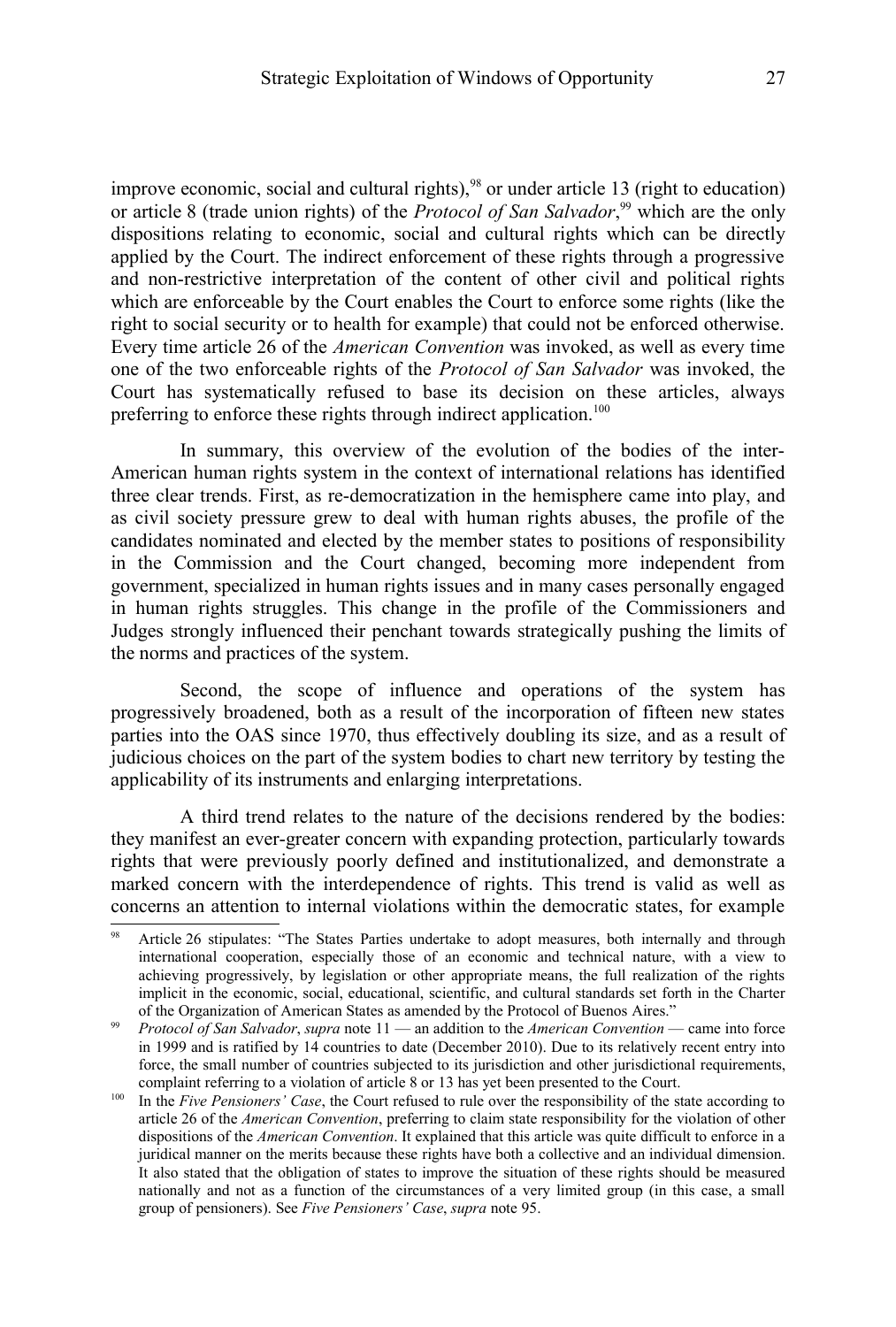concerning freedom of expression in Venezuela,<sup>[101](#page-21-0)</sup> the murder of MST activists in Brazil, $102$  and union rights in Honduras.<sup>[103](#page-21-2)</sup>

Clearly, these trends broadly reflect changes in the balance of forces internationally and in the evolving constellation of forces within the hemisphere, but there is no clear indication that they have in turn influenced the course of events regionally or on a world level. The representatives of the system have been ingenious and conscientious in exploiting new opportunities provided by the political moment: expanding when the majority of the member states are in a progressive or liberalizing mode, and developing protective or defensive niches when the dominant mood tends toward closure. In this sense, it can be considered that the system has institutionalized more demanding benchmarks for human rights protection in the hemisphere. These higher criteria have not on the whole changed the nature or the basis of international relations within the region or beyond it.<sup>[104](#page-21-3)</sup>

Will emerging issues dealt with by the system in the future lead to a significant change in this situation? The bodies seem at present to be turning their attention to the problem of the quality and depth of democracy in particular by tackling the problem of the elimination of all forms of discrimination. A multipronged strategy is emerging with the preparation of a draft convention against racism, discrimination and intolerance; the creation by the Commission in 2005 of the position of Rapporteur on the rights of Afro-Descendants and against racial discrimination; and the substantial number of recent decisions by the Court dealing with different types of discrimination (persons suffering from mental illness, indigenous peoples, trade unions; gender, <sup>[105](#page-21-4)</sup> racial and ethnic discrimination, etc.).

## **III. International Relations and the System: Key Periods**

On the basis of the comparison highlighted in the preceding periodization, three moments of strong positive correlation between trends on the world and hemispheric scales and those within the system stand out. These are the phase of human rights diplomacy under the Carter administration in the United States (1976- 1980), the period characterized by aggressive neoliberalism (1980-2000), and the recent phase of return to national security logics and the "war against terror" (2001- 2010).

<span id="page-21-0"></span><sup>101</sup> *Case of Riós et al. (Venezuela)* (2009), Inter-Am. Ct. H.R. (Ser. C) No. 194.

<span id="page-21-1"></span><sup>102</sup> *Case of Escher et al. (Brazil)* (2009), Inter-Am. Ct. H.R. (Ser. C) No. 200; *Case of Garibaldi (Brazil)* (2009), Inter-Am. Ct. H.R. (Ser. C) No. 203.

<span id="page-21-2"></span><sup>103</sup> *Case of Kawas-Fernández (Honduras)* (2009), Inter-Am. Ct. H.R. (Ser. C) No. 196.

<span id="page-21-3"></span><sup>&</sup>lt;sup>104</sup> It is worthy of note in this connection that although the system provides for the possibility of a state party to bring a complaint against another state party through the Court, no state has ever had recourse to that mechanism. Inter-state suits within the region have rather been taken to the International Court of Justice.

<span id="page-21-4"></span><sup>&</sup>lt;sup>105</sup> For a recent Court decision regarding systemic violence against women on the basis of gender, in which it recognizes such violence as gender discrimination and obliges the state to adopt measures that would seek to eradicate this systemic discrimination, see *Case of González et al. (¨Cotton Field¨) (Mexico),* (2009), Inter-Am. Ct. H.R. (Ser. C) No. 205.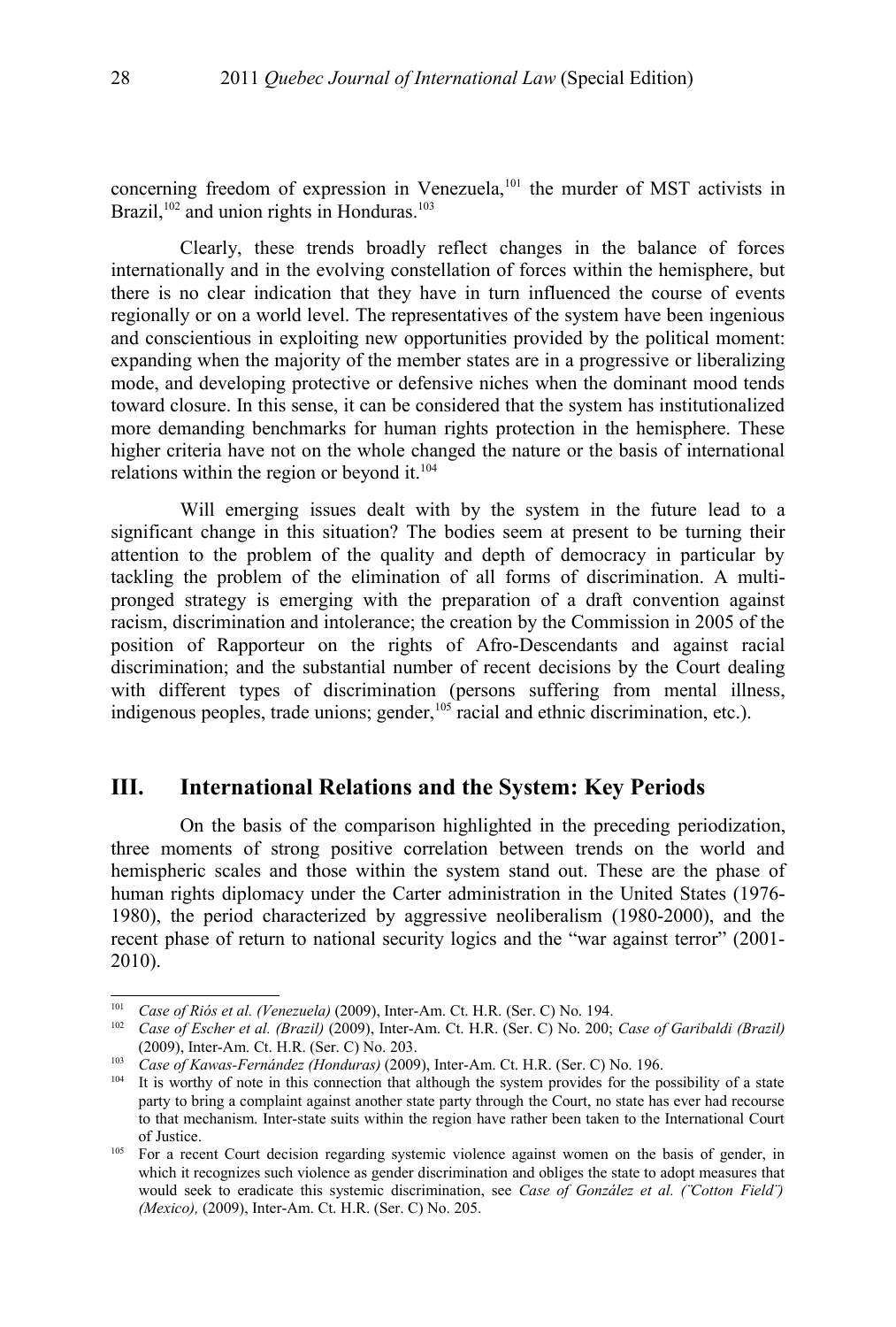#### 1. 1976-1980: HUMAN RIGHTS DIPLOMACY UNDER THE CARTER ADMINISTRATION

The strong policy of diplomatic promotion of human rights under the Carter presidency, in a context of deteriorating respect for civil and political rights and increasing repression in Central America and the southern Cone, lent greater political backing and legitimacy to human rights within the system. In particular, at the level of the Commission, this new support led to a hitherto unprecedented period of activism, which appears to have been to a large extent dependent on the Carter policies, because the activism quickly peters out with the change of administration in the United States.

The Court also reflects this policy window in that these are the years that see the institutionalization of the Court, thanks to the entry into force of the *American Convention on Human Rights*. The additional ratifications necessary to ensure this development were gained thanks to the diplomatic insistence of the US administration under President Carter. The Court's initial activity also slows down significantly after Carter's defeat.

#### 2. 1980-2000: AGGRESSIVE NEOLIBERALISM AND THE DOUBLE TRANSITIONS

Events during this period occur in a cascading fashion, with a delay evident as the effects of changes at the international level filter through to the regional level and into the OAS itself. Although economic liberalization and political liberalization can be conceived to be coherent on a theoretical level, in fact in Latin America the tandem also generated paradoxical, if not contradictory, effects. This paradox is illustrated by the actions observed within the IAHR system.

The democratic transitions which gained momentum in Latin America and elsewhere during the early 1980s opened space for greater human rights activism, and thus obliged many of the early transition governments—a significant number of which were lukewarm in their support for reparations to human rights abuse under the previous dictatorships—to not actively throw up obstacles to human rights protection. The amnesty laws for the former governments responsible for massive human rights violations, while perceived by these new governments as necessary to ensure smooth transitions although they restricted their ability to address past human rights violations, remained an issue of political contention for pro-democracy citizens' movements. At the same time, the OAS and other multilateral institutions came under attack by the neo-liberal Reagan administration, which slashed its overall contribution to the system, resulting in important financial constraints for the IAHR Commission in particular. The renewed anti-communism of the United States under Reagan also aggravated pressure on the governments of the member states.

Within the regional system, this paradoxical conjuncture (political opening in Latin American states and a trend to closure by the United States) was accompanied, from the mid-1980s onwards, by an intense activity of treaty development and ratification, and expansion of the activities of the OAS into new areas (conflict mediation, democracy promotion, anti-corruption, etc.). This strategy of resistance is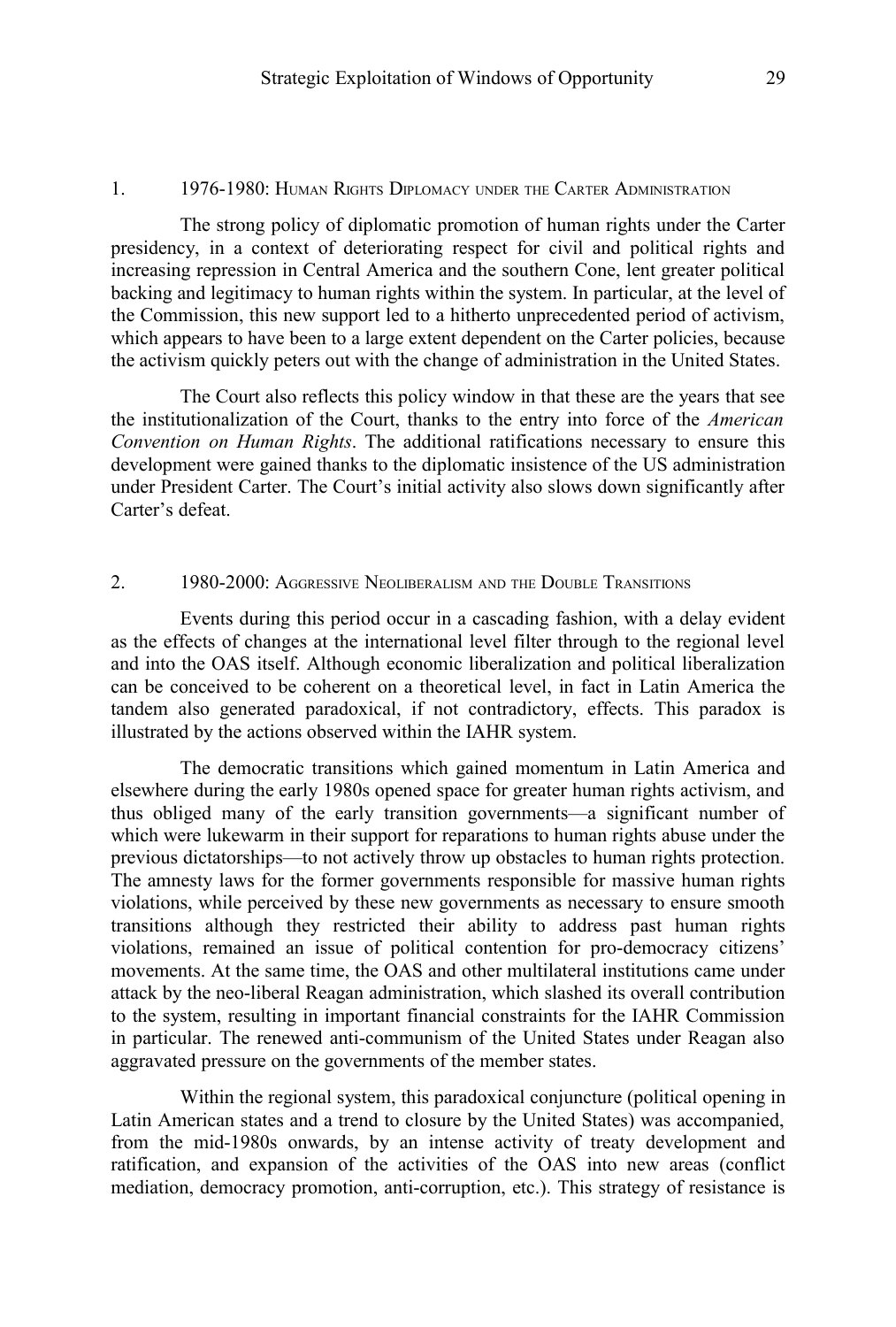mirrored in the political profiles of the Commission members, increasingly personally committed to advancing human rights in the hemisphere. Following on this, from the mid-1990s onwards, the Commission successfully undertook to expand its involvement into issues that it had for numerous reasons been unable to address previously, issues that might be characterized in their majority as "post-transition" issues (e.g. women's rights, indigenous peoples' rights, freedom of expression, etc.).

The economic aspect of liberalization policies, on the other hand, had somewhat less felicitous effects for the majority of the Latin American population, to such an extent in fact that the 1980s have been widely labelled "the lost decade" for human development in Latin America. Although growth recovered in the 1990s, it was characterized by significantly increased inequality, with Latin America rated the most unequal region of the world as concerns income distribution. This set the stage for a later trend (starting in 1998), in which the Court (also thanks to regime transition in various countries) moved into a proactive mode, developing jurisprudence related to economic and social rights especially, thus attempting to directly address the problem of poverty and inequality.

#### 3. 2001-2010: SECURITY AND THE LEFTWARD TREND IN LATIN AMERICA

Strange bedfellows indeed, these two phenomena, but clearly both have been influential in the recent new trends discernible within the system. The international security obsession since 2001 has diverted attention and resources—financial, political and military—on the part of the United States towards the mid-East and central Asia and has thus left Latin America to a large extent to its own devices. During the same period, the markedly left-of-centre nature of most of the governments elected since 2002 in the region has brought to power leaders predisposed to take maximum advantage of their new room to manoeuvre on the diplomatic and economic fronts. The conjugation of the two trends has given rise to a new era of regional autonomy, although it cannot be said that unanimity exists amongst the Latin American governments. But the new flexibility permitted by the loosening of ties with the United States—or perhaps more accurately, the decreased control of the US over its traditional "back yard"—has opened space for invigorated regional diplomacy by Latin American powers.

This new generation of diplomacy has coloured the initiatives of the various levels of authority within the inter-American system. The General Assembly and General Secretariat have marked the diminished influence of the United States through such spectacular events as the election of Secretary General Insulza without backing from the US, the gradual abandonment or shelving of the FTAA project, and active engagement with regional partners not perceived by the Bush administration as its allies. As for the Commission, it has actively addressed issues central to US policy in a highly critical manner (the human rights impact of the war on terror, the drug war and the US presence in Colombia, etc.). The Court, for its part, has continued the trend initiated in the late 1990s of giving emphasis to economic, social and cultural rights as well as collective rights in general. The recent initiative to streamline the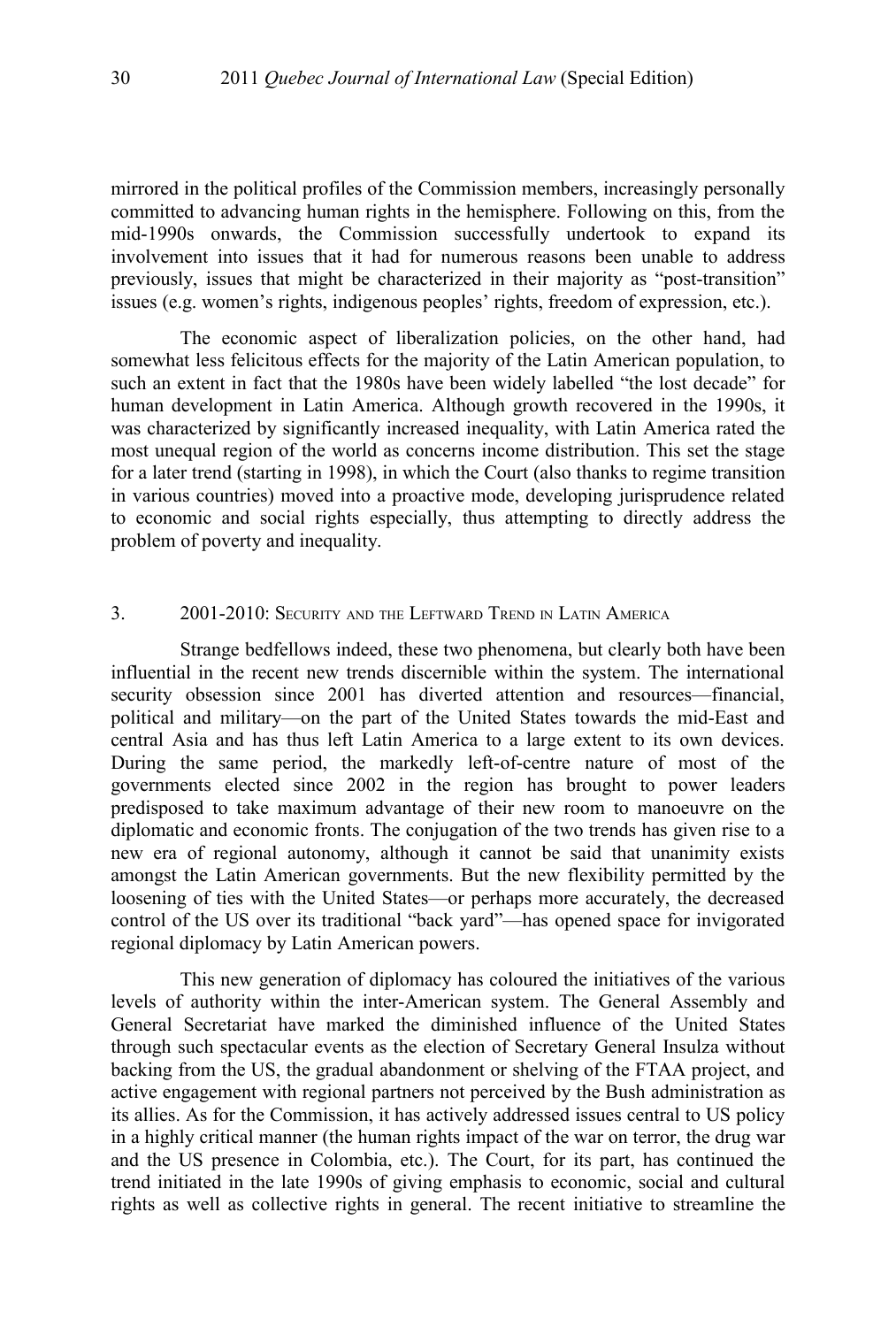system through a revision of its procedures has seen greater proactive involvement by states, while at the same time giving rise to concerns that the latter will as a result be unduly advantaged with respect to the victims and that access to justice will consequently be weakened.<sup>[106](#page-24-0)</sup> Such greater active involvement of states in the workings of the system may be an indication of their increased concern for their international image as democratic regimes able to address human rights issues through their national systems, and thus herald an era of less political commitment, even on the part of progressive regimes, to ensure effectiveness of the inter-American system.

# **IV. Perspectives: Whither the inter-American System in the Obama Era?**

This overview of the interaction between international relations at the world and hemispheric levels on the one hand, and the inter-American system of human rights, on the other, indicates that key actors within the system have been adept at exploiting "windows of opportunity" in the international context as expressed in international relations. In addition, as the system has developed over time and become more structured and institutionalized, it has increased its capacity to react critically to negative trends in international relations by strategically protecting the niches carved out in recent decades. Overall, though, it would appear that the system is dependent on international relations and has evolved in reaction to them, but itself has little capacity to actively influence the nature and direction of those relations.

#### **A. Reversals or Roll-Backs?**

The fact that the system has been able to creatively inhabit and push the limits of its constraints at moments when international relations allow either for greater autonomy or demonstrate a higher priority to human rights issues raises as well however the opposite possibility, that is: is there a potential for reversal of the progress made within the system should a particularly unfavourable conjuncture arise?

In such matters, of course, all eyes have been turned to the attitude of the Obama administration in the United States. Its announced intentions are probably good news for international cooperation and multilateralism in general. Is it good news for regional autonomy in the Americas? Three possible future scenarios come to mind. An additional important factor will be the durability of the leftward trend in the region: should it suffer a reversal (early 2010 election results in Honduras and Chile indicate that this may occur), will more conservative Latin American governments

<span id="page-24-0"></span><sup>106</sup> Center for Justice and International Law (CEJIL), "*Aportes para la reflexión sobre posibles reformas al funcionamiento de la Comisión y la Corte Interamericana de Derechos Humanos*" (Buenos Aires: CEJIL 2008), online: CEJIL <http://cejil.org/en/publicaciones/position-paper-no-5-contributionsdebate-possible-reforms-function-commission-and-inte>.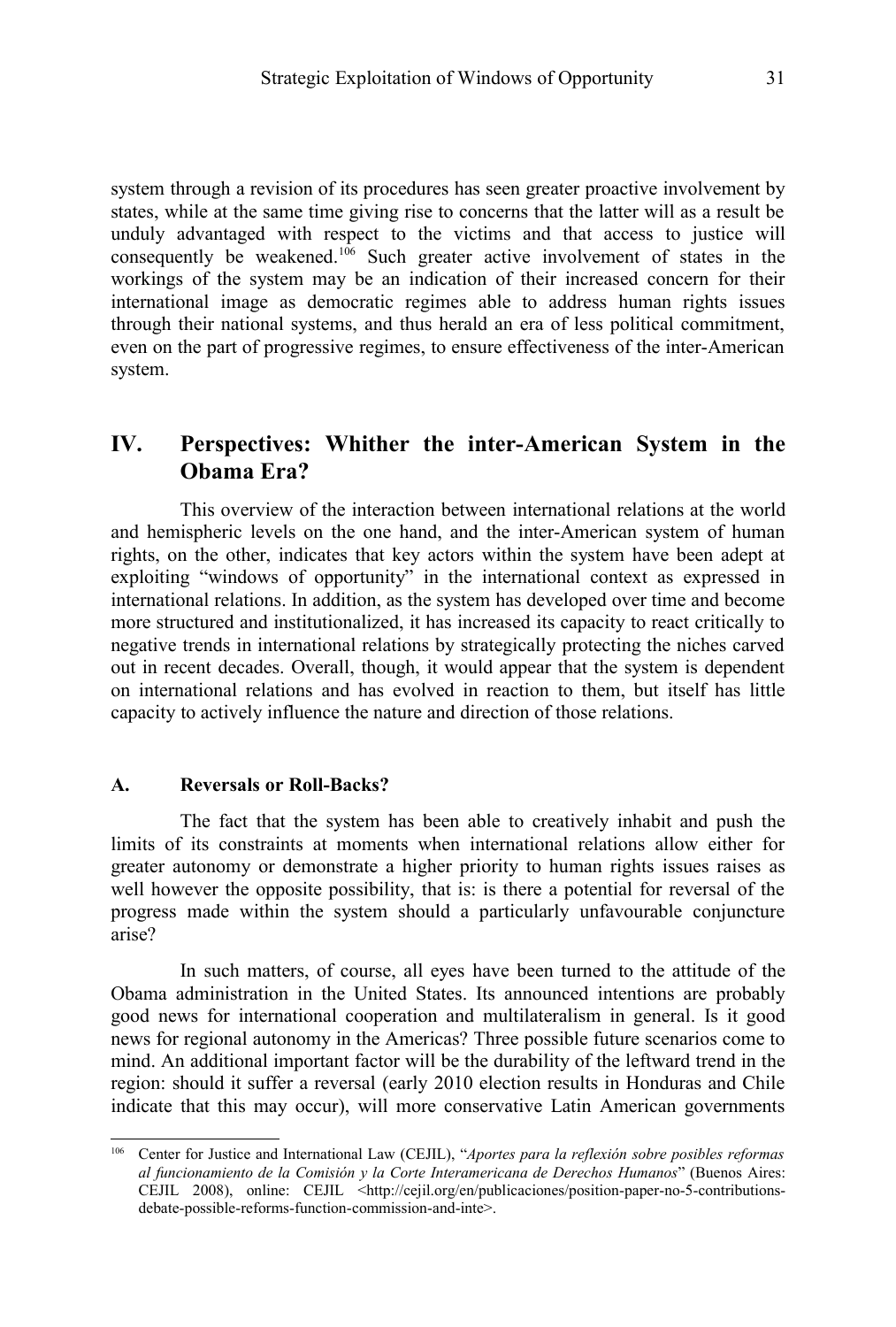maintain a commitment to human rights in general and to supporting the inter-American system in particular?

#### 1. SCENARIO 1: COLLABORATIVE MULTILATERALISM

In practice as well as on the level of discourse, the United States under President Obama clearly has a "favourable prejudice" towards multilateral approaches and appears to be striving to implement them in moments of crisis (the early moments of the aftermath of the coup in Honduras, the earthquake in Haiti). Moreover, given the rapid institutional development of the system in the years since the late 1990s, the Commission and the Court have perhaps themselves become sufficiently consolidated so as to be able to sustain relatively autonomous activity despite changes in the constellation of forces in the region. This scenario would confirm that set out already in 1991 by Forsythe, who predicted that the system would develop greater protective capacity for human rights in the post-cold War era.[107](#page-25-0) As long as the states of the region remain under liberal democratic regimes, whether left or right-leaning in fact, continued compliance with the presently instituted norms of the system may be expected. Indeed, if the movement towards "re-foundation" and the institutionalization of, for example, the rights of indigenous peoples in new constitutions gains momentum, we may as well see pressure coming from member states aimed at expanding the system's protection of a larger spectrum of rights thereby reinforcing the role and the credibility of the inter-American human rights system within the region.

#### 2. SCENARIO 2: BENIGN NEGLECT

US foreign policy under President Obama may entirely sideline Latin America, as would seem to be indicated in the Phoenix Initiative report, instigated by one of his senior campaign advisors and founder of the Phoenix Initiative, Susan Rice, and titled *Strategic Leadership: Framework for a 21st Century National Security Strategy*, [108](#page-25-1) drafted prior to Obama's election in 2008. Dr. Rice was appointed US Ambassador to the UN by President Obama immediately following his election in December 2008. The Report can therefore reasonably be taken as providing the major guidelines of the Obama administration approach to foreign policy. This document sets out the Middle East and East Asia as the key strategic policy priorities for the United States. It may be that the authors of the strategy consider Latin America an ally and assume that the new multilateralism apparent in this document may be taken for granted in the Americas, with the US seeing itself as a model hemispheric citizen,

<span id="page-25-0"></span>Forsythe, *supra* note [1](#page-2-0) at 97. The basis for Forsythe's prediction is somewhat different than ours, however, as his is based on the idea that the end of East-West confrontation would generate this situation. In contrast, in our view such a situation would be tributary to the change from a neoconservative to a liberal administration in the United States itself.

<span id="page-25-1"></span><sup>108</sup> Anne-Marie Slaughter et al., *Strategic Leadership: Framework for a 21st Century National Security Strategy* (Washington, D.C.: Center for a New American Security, July 2008), online: Center for a New American Security <http://www.cnas.org/phoenixinitiative>.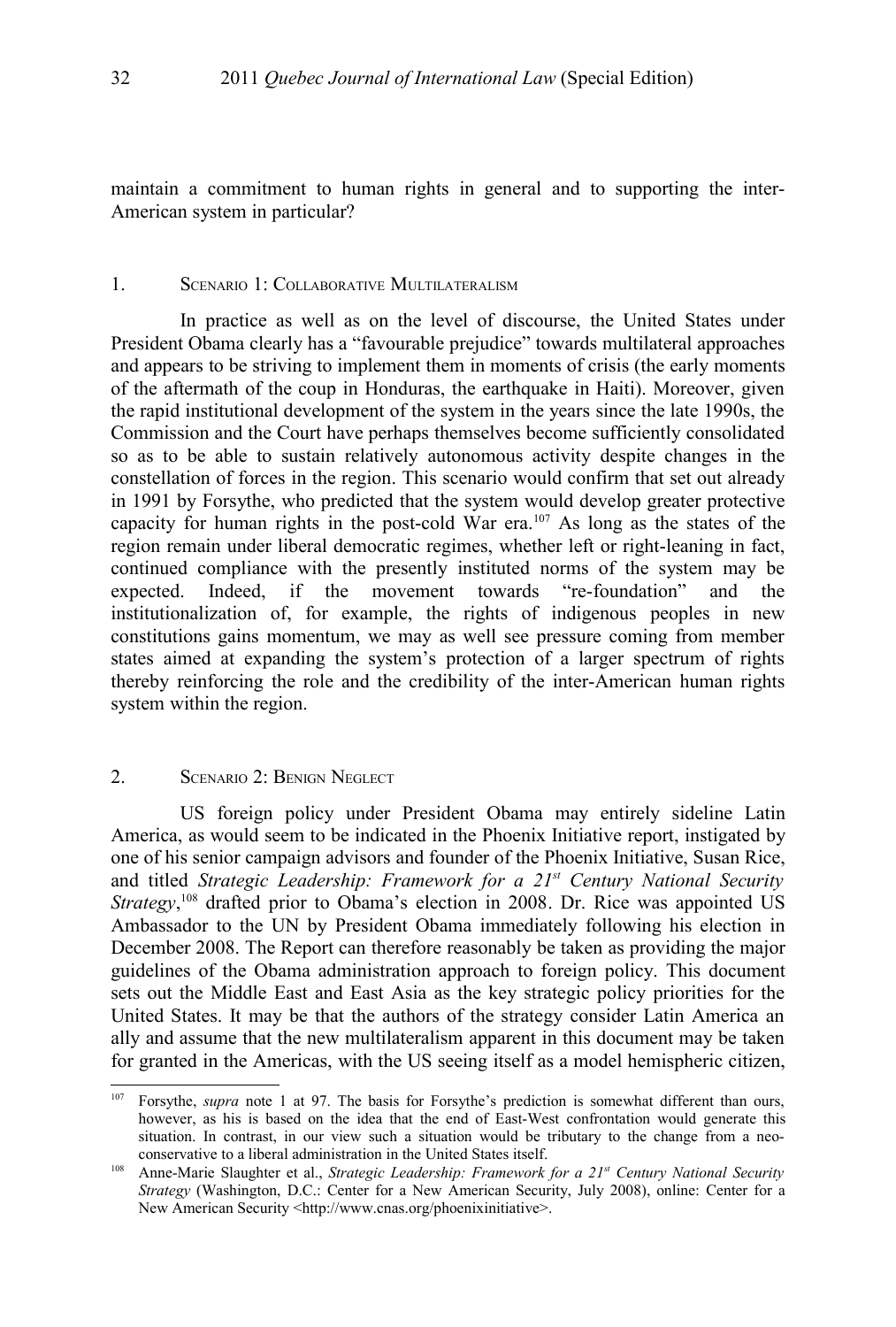but this is not clearly set out. In either case, a certain degree of autonomy in the region can be expected to continue as a result of the conjugation of these two factors, i.e. the low security threat posed to US interests by Latin America relative to other regions of the world, and the relatively cordial relations between the United States and the majority of Latin American governments. In this scenario, Latin America would be left mainly to its own initiative, and we could expect to see therefore a continued reinforcement of the autonomy of the inter-American system.

#### 3. SCENARIO 3: ASYMMETRIC MULTILATERALISM AND TRADITION

At time of writing nearly two years into the Obama administration, certain characteristics of its policy towards Latin America seem to be emerging which partially contradict the multilateralist discourse favoured by the President. The President himself initially set a positive tone for his relationships with other leaders in the hemisphere—notably at the OAS General Assembly in June 2009—demonstrating a will to find a constructive solution to the Cuban situation and de-escalating the verbal confrontation with Hugo Chavez.

These initial advances seem to be contradicted though by more recent developments, particularly since the Honduran coup. At the outset manifesting a desire to work with regional powers and the OAS to operate a return of the legitimate government, the United States gradually moved towards a more ambivalent position and finally broke ranks with the OAS in accepting a *de facto* solution in concert with several conservative regimes (Colombia, Peru, Costa Rica and Canada). As a result, it may be that traditional concerns of sovereignty and hegemony are taking their toll on President Obama's multilateralist intentions, and that we are seeing the (re)emergence of a pattern of alliances in the hemisphere similar to that which has prevailed since the Munroe Doctrine. This pattern of asymmetric multilateralism (or attenuated hegemony) will see the United States heading a group of conservative or right-wing regimes in the hemisphere, thus putting an end to the hemispheric consensus amongst Latin American countries that seemed to be emerging prior to the Honduras watershed. A similar constellation of forces can be argued to exist with respect to the Haiti rescue and reconstruction emergency. Indeed, some observers even go so far as to assert that Obama policy in Latin America is following the exact same pattern as that of George W. Bush.<sup>[109](#page-26-0)</sup>

Others do not endorse such an extreme interpretation, but do affirm that there is an ever-wider gap between Obama's principles and the evolution of US policy in Latin America, ascribing this turn of events to the primacy of domestic political concerns over foreign policy issues.<sup>[110](#page-26-1)</sup> It also seems apparent that Secretary of State

<span id="page-26-0"></span><sup>109</sup> See Michael T. Klare, "En politique extérieure, Washington veut faire plus avec moins", *Le Monde diplomatique* 57:670 (January 2010) 8.

<span id="page-26-1"></span><sup>&</sup>lt;sup>110</sup> This is the contention of Juan Gabriel Tokatlian in "Obama and Latin America: curse of the 'local'" (16 February 2010) online: Open Democracy Net <http://www.opendemocracy.net>. He writes, amongst other things, that "the US position towards the military *coup d'état* in Honduras in June 2009 cannot be explained in terms of the promotion of democratic values in the region or the containment of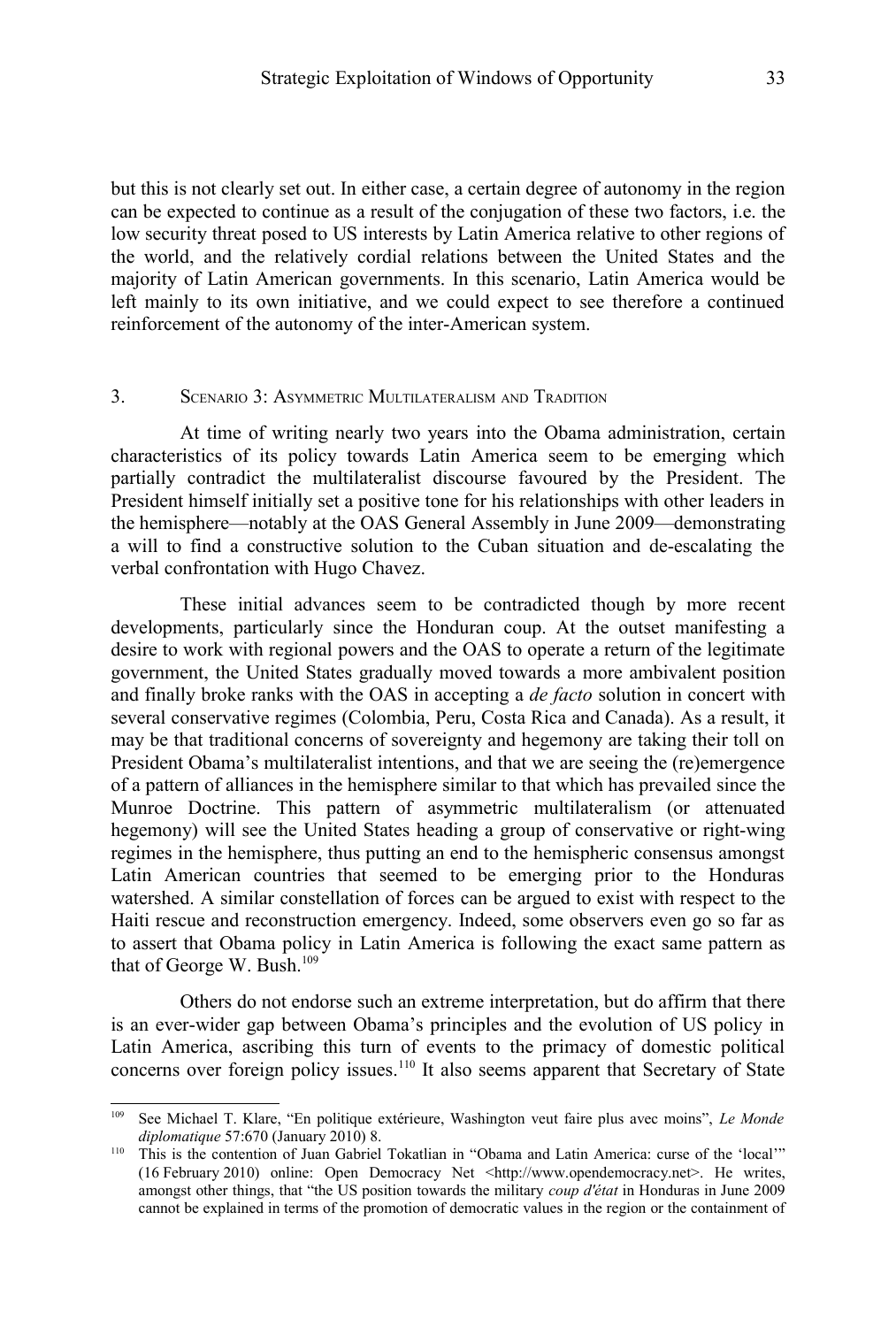Hillary Clinton is imposing her own views on many international issues, thus highlighting tensions within the Democratic Party itself.

Additionally, given the importance of certain other developments in Latin America for US security (exploitation of new oil and gas reserves, development of regional alliances excluding the United States such as Unasur, *Banco del Sur* and the proposed South America military force, Latin America will not simply disappear from the list of foreign policy priorities of its northern neighbour. Some sources cite increasing pressure from the US South Command to reinvest in military presence in the region, $^{111}$  $^{111}$  $^{111}$  and point to the growing influence of the military in US foreign policy in general.

Such factors clearly influence the space for political manoeuvre and consensual policy development in the region. As the United States moves towards alliances with conservative regimes in the region under the influence of domestic tensions and in defence of its immediate interests, those Latin American governments not closely tied to those interests are developing their own diplomatic stances and alliances often explicitly critical of US policy choices. This tension is likely to be reflected in the activities of the inter-American system. If its capacity to push the envelope is indeed tributary to the political autonomy of the regimes in the region with respect to the United States, these new fault lines within the region may generate the political backing the systems has consistently required in order to continue to innovate. But the lack of clear support from the major player is likely to limit the reach of those innovations.

\*\*\*

Although it is tempting to conclude that a system of human rights norms is now well in place and can function despite changes in the international relations context internationally and within the hemisphere, an examination of the history of the system indicates rather that its defence of human rights is dependent at best on the benevolence of the member states, and that it is constrained by the policies of its hegemonic member.

<span id="page-27-0"></span>a (non-existent) communist threat. Its main rationale was domestic: to facilitate the confirmation of the assistant secretary of state, Arturo Valenzuela, whose nomination had been blocked by the Republican senator, Jim DeMint."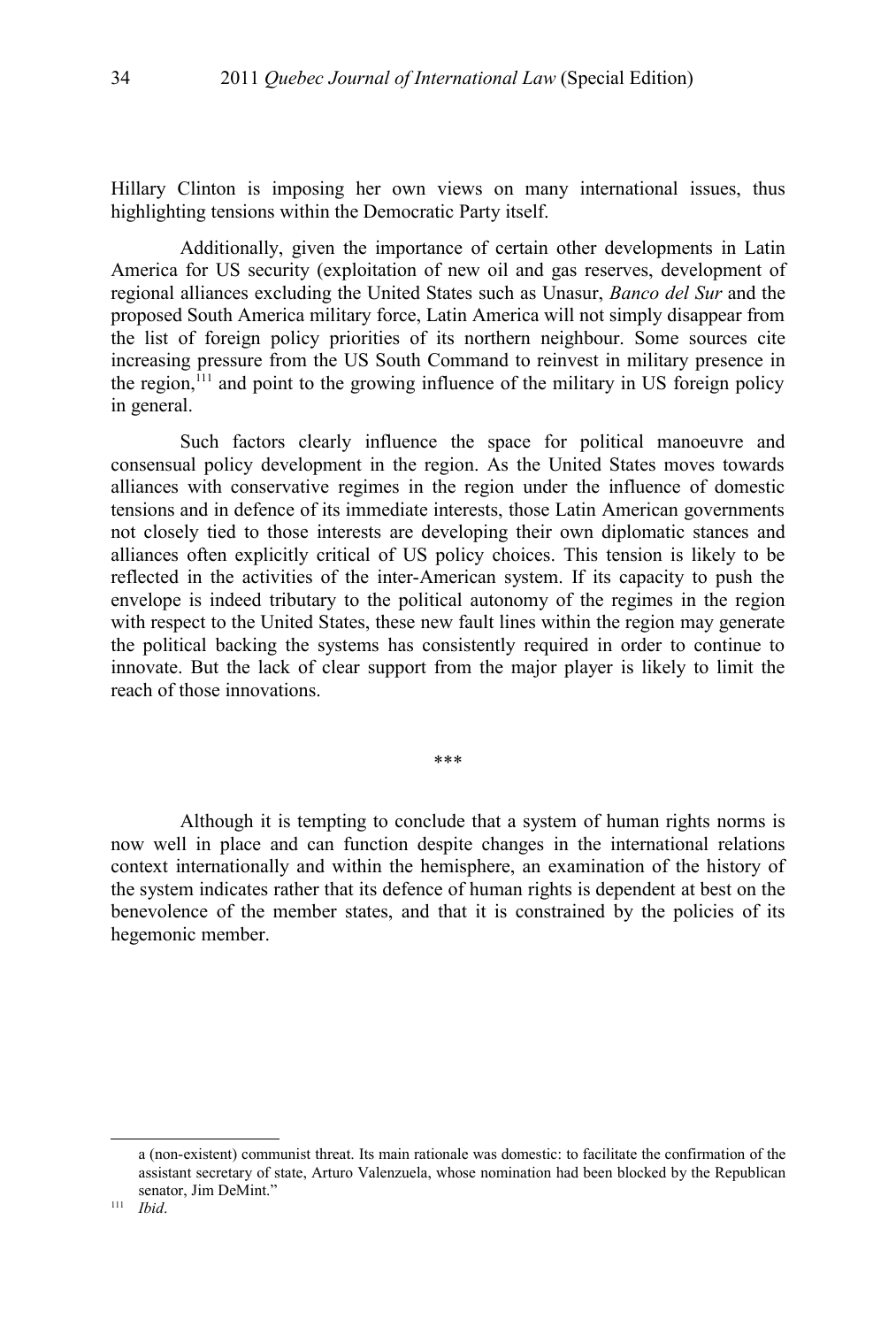## **Table 1: Periodization of the Main Trends in International Relations and the Inter-American System of Human Rights**

| <b>Dates</b> | International                                        | Hemispheric                                      | <b>OAS</b> system | Commission                      | Court             |
|--------------|------------------------------------------------------|--------------------------------------------------|-------------------|---------------------------------|-------------------|
| 1945         | Humanist<br>linternationalism                        |                                                  | Structuring       |                                 |                   |
| 1948         | Cold War                                             |                                                  |                   |                                 |                   |
| 1976         | Carter administration<br>priority to human<br>rights | Military<br>regimes<br>and<br>armed<br>struggles |                   | Structuring<br>Activism         | Structuring       |
| 1980         | Neoliberalism<br>Unipolarity                         | Double transitions                               |                   |                                 |                   |
| 1989         | Globalisation                                        |                                                  | Application       |                                 |                   |
| 2001         | Security/terrorism                                   | Economic<br>integration<br>Leftward trend        |                   | Expansion<br>into<br>new fields | Innovations<br>in |
| 2010         | Global<br>crisis                                     | financialAutonomisation                          | Autonomisation    | Critical<br>approaches          | interpretations   |

## **Table 2:**

## **Periods of Strong Correlation between IR and the Inter-American System of Human Rights**

| <b>Dates</b> | International                                        | Hemispheric                                      | <b>OAS</b> system | Commission  | Court       |
|--------------|------------------------------------------------------|--------------------------------------------------|-------------------|-------------|-------------|
| 1945         | Humanist<br>internationalism                         |                                                  | Structuring       |             |             |
| 1948         | Cold War                                             | Military<br>regimes<br>and<br>armed<br>struggles |                   | Structuring |             |
| 1976         | Carter administration<br>priority to human<br>rights |                                                  |                   | Activism    | Structuring |